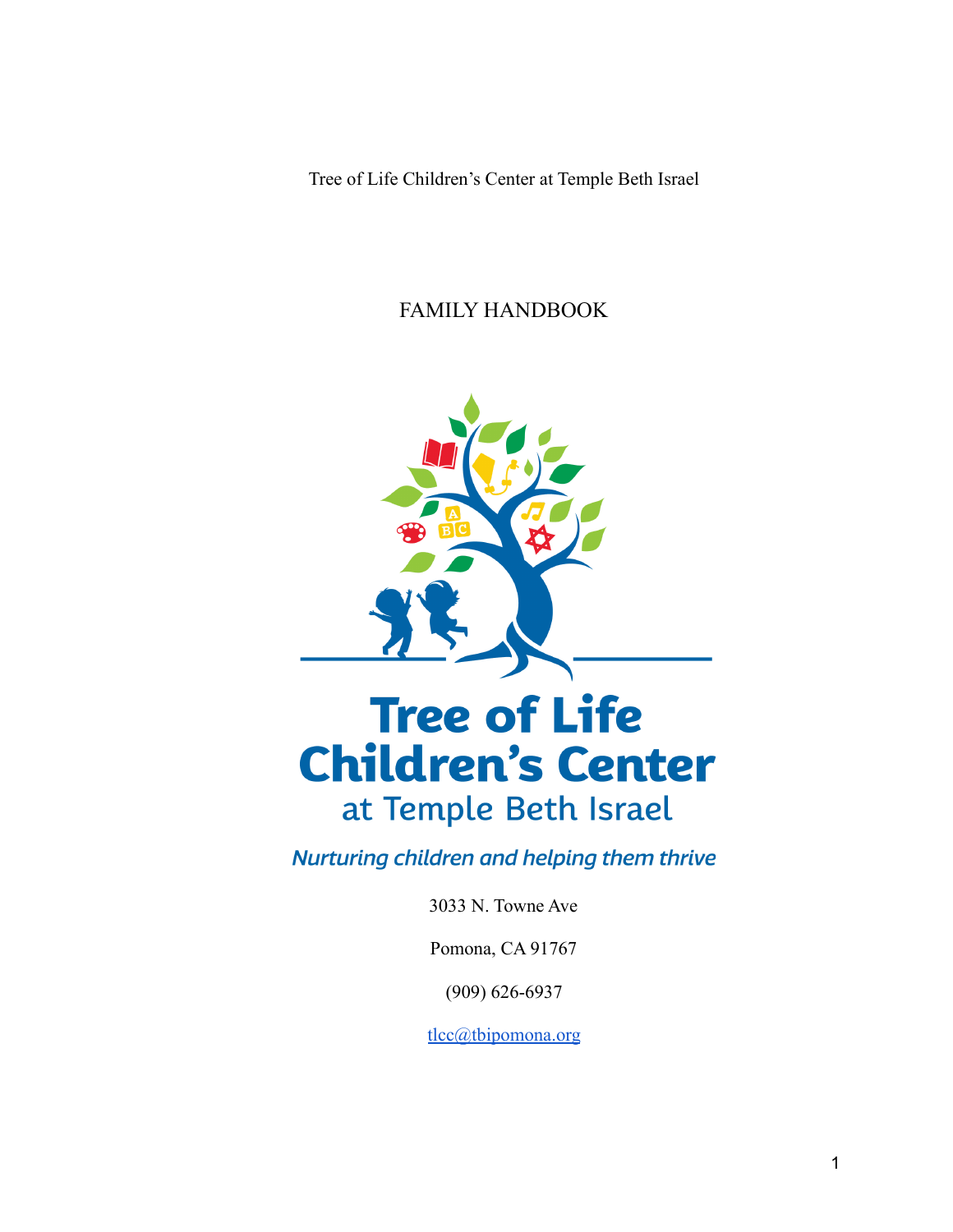# **TABLE OF CONTENTS**

| <b>WELCOME</b>              |
|-----------------------------|
| <b>MISSION STATEMENT</b>    |
| PHILOSOPHY                  |
| <b>CURRICULUM</b>           |
|                             |
| <b>REGISTRATION</b>         |
| <b>FEES</b>                 |
| PAYMENT SCHEDULE            |
| <b>MEMBER DISCOUNT</b>      |
| <b>SIBLING DISCOUNT</b>     |
| <b>REFUND POLICY</b>        |
| <b>CHILDCARE EXPENSE</b>    |
| WITHDRAWAL FROM PROGRAM     |
|                             |
| <b>HOURS &amp; HOLIDAYS</b> |
| <b>OPEN DOOR POLICY</b>     |
| <b>GRIEVANCE PROCEDURES</b> |

DAILY SIGN IN & OUT

AUTHORITY TO PICK UP A CHILD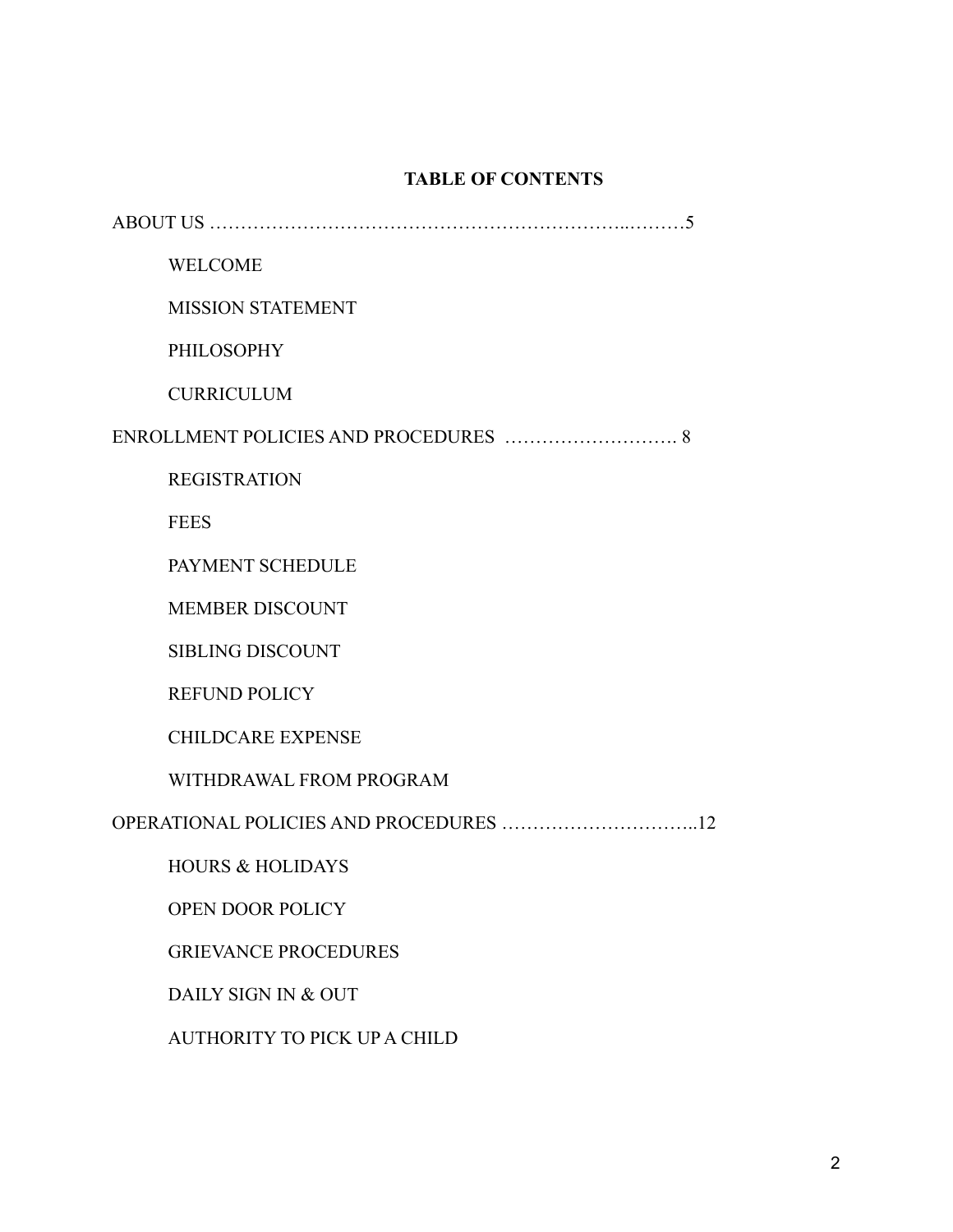DAILY ABSENCES

LATE PICK UP

LICENSING & REGULATIONS

STAFF PROVIDING CHILD CARE

**CONFIDENTIALITY** 

USE OF PHOTOGRAPHS & SOCIAL MEDIA CONSENT

CHILDCARE APP

HEALTH AND SAFETY POLICIES ………………………………………16

HEALTH CHECKS & ABSENCES DUE TO ILLNESS

COVID-19 POLICIES

**MEDICATIONS** 

AGES AND STAGES QUESTIONNAIRE

EMERGENCY PREPAREDNESS

TEMPLE BETH ISRAEL CAMPUS SAFETY

EXCESSIVE HEAT & AIR QUALITY

CHILD SAFETY IN CARS

DAILY ROUTINES ………………………………………………………..21

FIRST DAY

ARRIVAL & DEPARTURE

**COMMUNICATION** 

OUCHIE REPORTS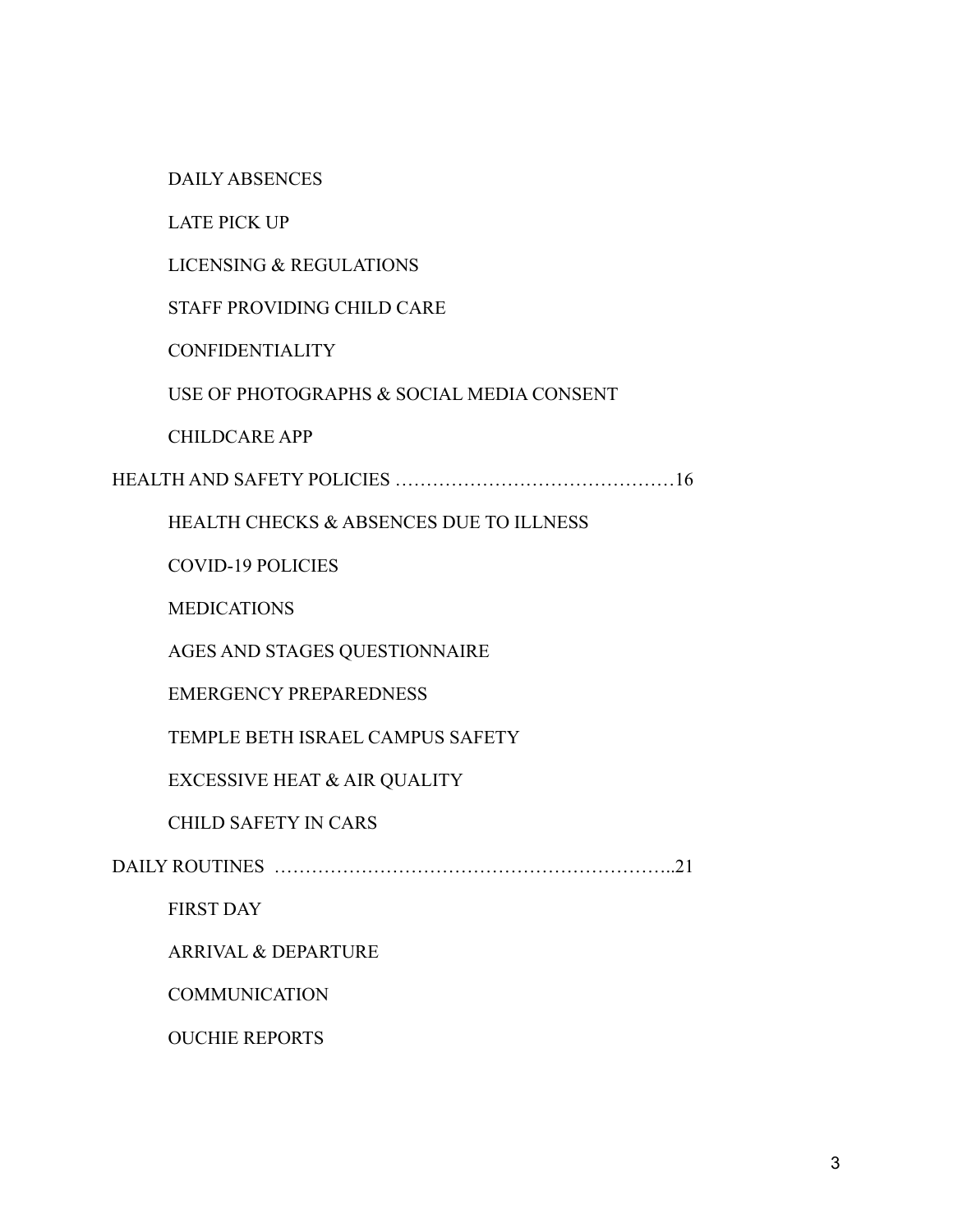**CUBBIES** 

CLOTHING

REST TIME

**SUNSCREEN** 

ITEMS FROM HOME

MEALS, WATER & SNACKS

FOOD RESTRICTIONS

BIRTHDAYS

ANIMALS

FINGERNAILS

| DIAPERING POLICY                |  |
|---------------------------------|--|
| FEES FOR NON-TOILETING CHILDREN |  |
|                                 |  |
|                                 |  |

INCIDENT REPORTS

HANDLING BITING INCIDENTS

FAMILY INVOLVEMENT ………………………………………….33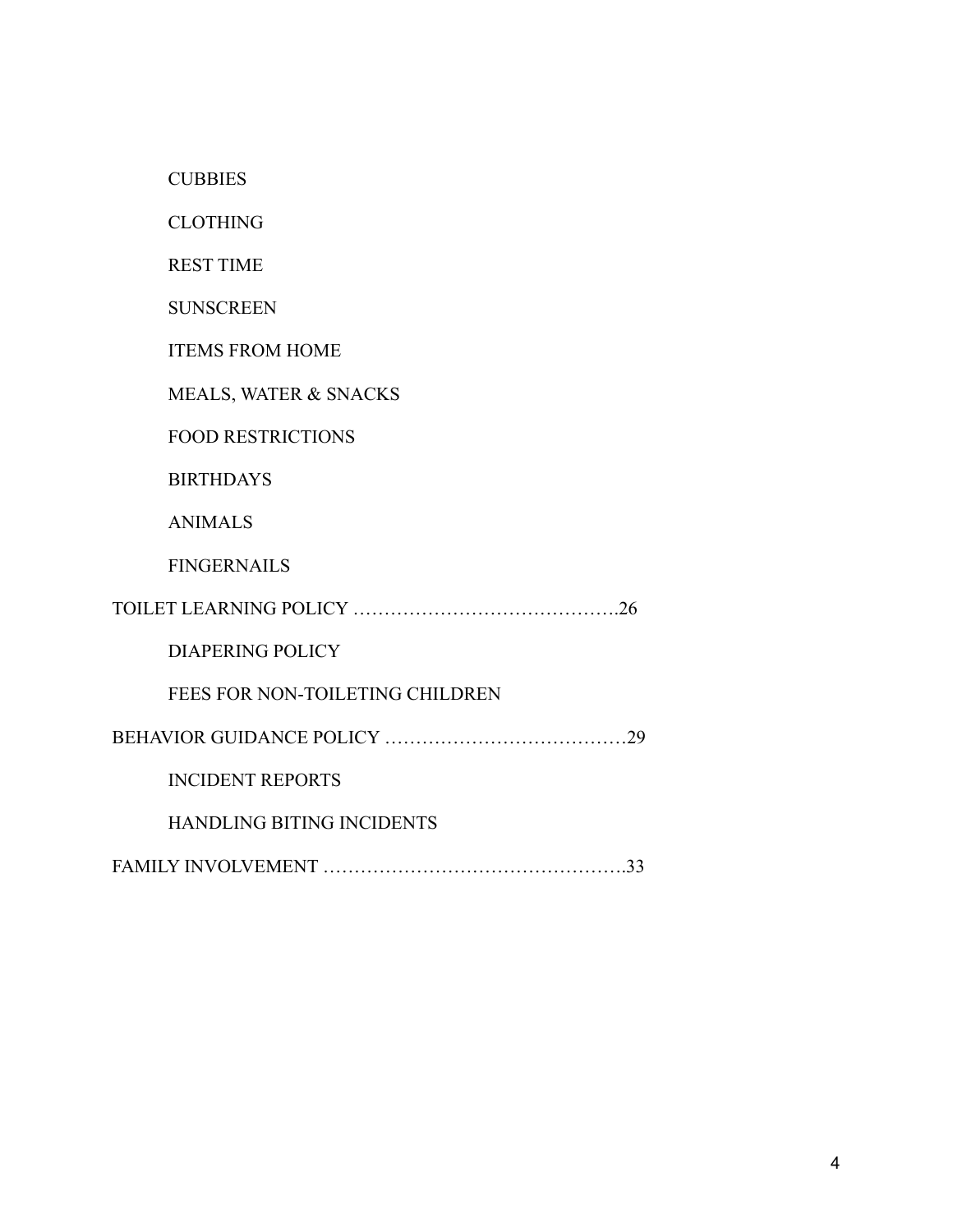## **ABOUT US**

#### WELCOME

*Shalom!* The aim of our program is to provide a nurturing environment that will support children in their effort to establish self-identity, self-esteem, and a growing desire for independence within the context of the teachings of Reform Judaism. Our program is child-centered and play-immersed, and recognizes caring relationships as the foundation for a child's learning and growth.

The Tree of Life Children's Center is licensed by the State of California Department of Social Services, and is associated with the Bureau of Jewish Education.

## MISSION STATEMENT

We endeavor to embody in daily practice our mission statement: *"Temple Beth Israel is a warm, inclusive community, creating lives of meaning and striving to bring healing to the world."*

## OUR PHILOSOPHY

- Children learn best when they are actively engaged in their daily experiences with materials and people in a safe, loving and nurturing environment.

- All children are unique individuals and deserve respect as a child and as a person.

- Children develop and learn according to their own maturity level in the areas of Language Development, Social-Emotional Development, Cognition, and Motor Skills. Setting an environment with activities that are developmentally appropriate is key to promoting learning that challenges children.

- We model positive guidance to guide children to control their behavior. These intervention strategies teach children to work out conflicts on their own rather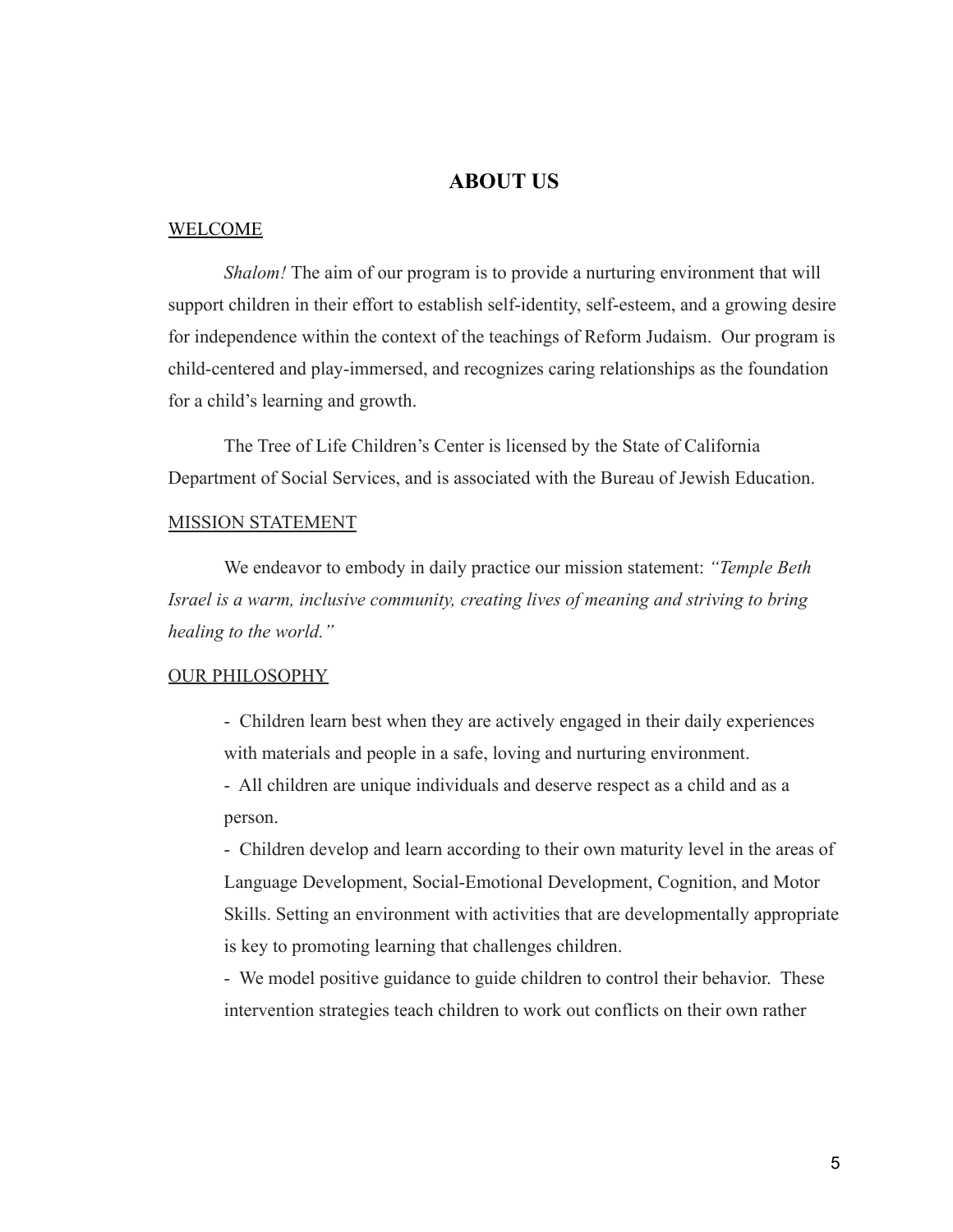than solely relying on teachers. Staff are proactive by arranging the learning environment and foresee possible conflicts, rather than react to situations.

- We provide a Jewish early learning context for those families who identify as Jewish, and an opportunity for others to learn about Judaism and share in new traditions with friends in a warm and welcoming community. All children should be able to relate to and be proud of their own culture, as well as respect and relate to other cultures around them.

## CURRICULUM

At the Tree of Life Children's Center, we strive for a balance. The balance is between outdoor and indoor activities, a balance between teacher-guided and child-initiated play, a balance of Jewish and secular learning and a balance of opportunities for independent play and social interaction. The integration of Judaism into our early childhood program makes Shabbat a highlight of our school week and creates the understanding of mitzvot (good and kind deeds), among other early Jewish experiences.

Exploring, discovery and learning are promoted within all of our age groups. Children move from one class to the next at the beginning of fall, and the focus of each group reflects the children's developmental stages and increasing skill levels. Our teachers understand the importance of interacting with each child in a meaningful way to support and extend their learning. We view the curriculum through a "whole child" lens, meaning everything the children do throughout the day *is* curriculum, and a learning opportunity. Personal care routines, eating snack and having a conversation with friends, participating in Shabbat on Friday mornings, tending a garden together – such things as these are rich in learning equal to a story shared at group time, a small group early math activity the teacher is facilitating, or an open-ended creative art experience the children explore.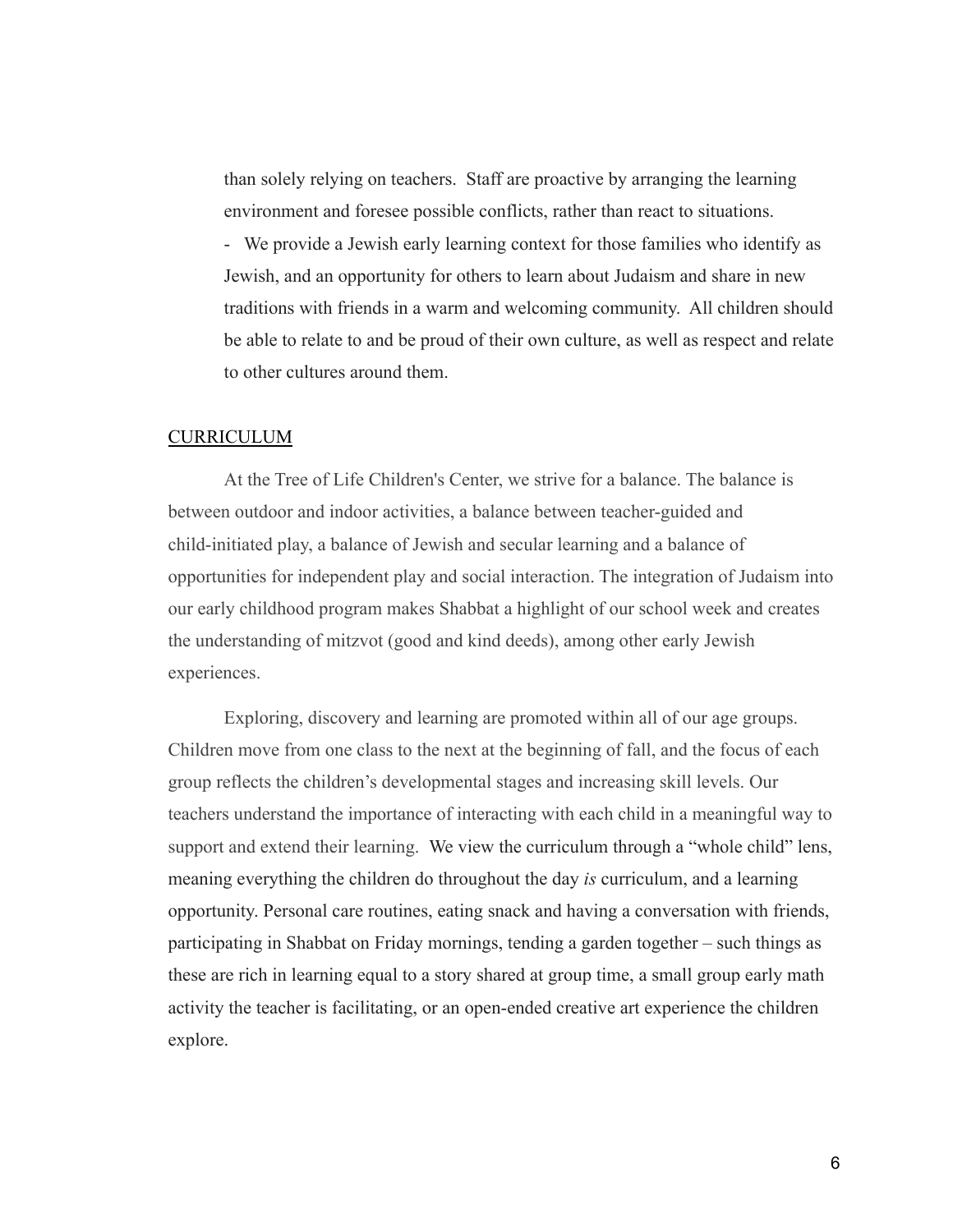Another important aspect of our program is embracing Jewish values and the belief in instilling good character traits in children. Working together, we (teachers and families) can nurture children's positive development founded on Jewish values. Our children's center has for many years incorporated a program into our curriculum called *Mussar* for children. This program integrates a new Jewish value, *middah*, into the classroom curriculum each month. The *middot* (values) that we focus on are forgiveness, patience, trust, friendship, silence, responsibility, courage, generosity and loving-kindness. We additionally discuss the values of *Tikkun Olam*, repairing the world, and *Kehillah*, community. The *Middah* each month is not a one-time activity, but integrated into our conversations and activities holistically. These values complement other learning activities by supporting and promoting social-emotional development.

The teachers plan and post in the classrooms a lesson plan for every two weeks. It features a focus story with open-ended questions for discussion and new vocabulary words, and the array of other learning domains. Each domain area is outlined with highlighted materials and specific experiences planned. Teachers articulate a learning goal for the activities on each lesson plan using the Desired Results Developmental Profile (DRDP), and observe the children's engagement and interests to inform future planning.

Each Fall and Spring we hold parent-teacher conferences where the children's strengths and learning styles are discussed, and as a team family and teachers collaborate to form two to four learning goals for each child. Conferences are an opportunity to celebrate the ways your child has grown since joining the program, and deepen our relationship with parents so we can best support the child's and family's needs.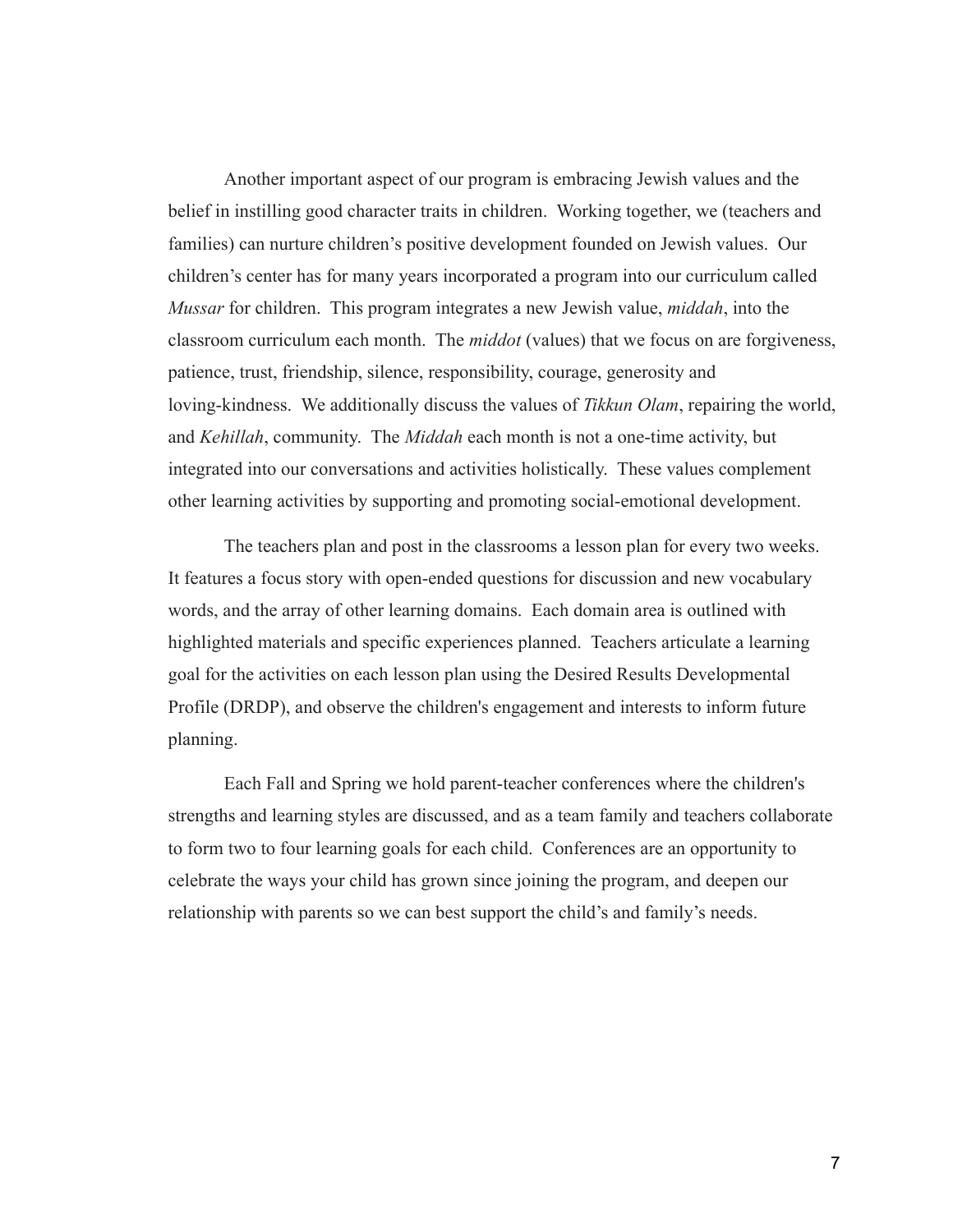# **ENROLLMENT POLICIES AND PROCEDURES** REGISTRATION

Families may choose from a variety of daily schedule options, and choose to enroll for two, three or five days per week. Children are grouped according to their age on September 1st of that program year.

We traditionally have one classroom for four-year-olds that is a "TK-style" classroom, still play-immersed but more structured and focused on preparing for kindergarten. For that specific room, children must attend five days a week (half or full days), and activities begin at 9 AM sharp each morning. We have a different classroom appropriate for older three's and four-year-olds who do not attend daily, or are coming into preschool for the first time and may not be ready, or prefer not to have, that degree of structure.

Priority registration is given to members of Temple Beth Israel, and continuing families. There is a priority enrollment period in March of each year for current families, and then registration opens to the waitlist and community at large by April  $1<sup>st</sup>$  for the next fall. As a year-round program, families can enroll at any point in the year based on space availability. There is a non-refundable registration fee of \$125 for new families, and \$100 annually for continuing families. Once the registration form and registration fee is received, your child's spot and class placement are confirmed. An enrollment packet of forms including the admission agreement is distributed and must be completed before the child's first day of attendance. The packet includes a physical exam form and submitting proof of up to date immunizations, per licensing requirements. Registration packets are required to be updated annually. It is the parent/guardian's responsibility to keep all information current and updated, such as change of address, emergency contacts, phone numbers, etc. throughout the year. Any updates should be emailed to the TLCC office so we always have the correct information in the event of an emergency.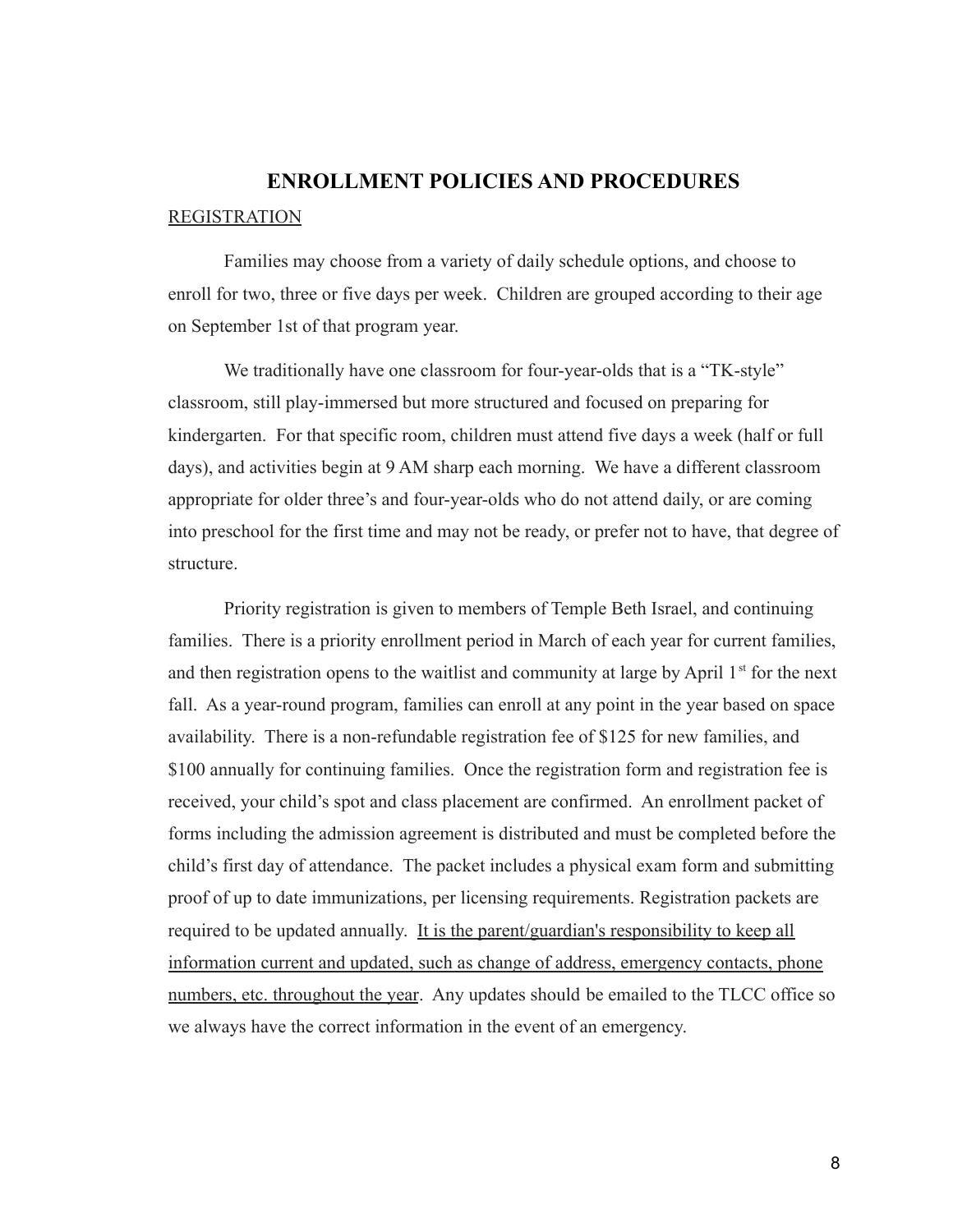## **FEES**

Tree of Life Children's Center is a nonprofit component of Temple Beth Israel. All fees will apply to the support and improvement of the center. Tuition is paid monthly, due by the first of each month. A late charge of \$25 is applied when payments are received later than the third business day of the month. Tuition rates are set in the spring for the following fiscal year (July 1- June 30). Any changes in tuition rates during the year are atypical, but if necessary, all families will receive no less than sixty days' notice of any change in rates.

## MEMBER DISCOUNT

A 10% discount is offered to families who are members in good standing of Temple Beth Israel. There is a 10% discount maximum per family.

## SIBLING DISCOUNT

A 10% discount is offered to a second or additional sibling(s) enrolled in the same program year. The discount is applied to the youngest child enrolled from the family. There is a 10% discount maximum per family.

#### ADDITIONAL HOURS OR DAYS

Additional hours or occasional extra days of care may be available, space permitting. This extra time must be requested in advance and approved by the Director. Charges for additional time are listed on the current tuition rate sheet, and are added to the family's monthly tuition statement.

## PAYMENT POLICIES

We strongly encourage families to set up automated transfer (ACH) via our childcare app for tuition payments. Checks are also accepted, but billing procedures through the childcare app are streamlined and provide prompt and accessible service for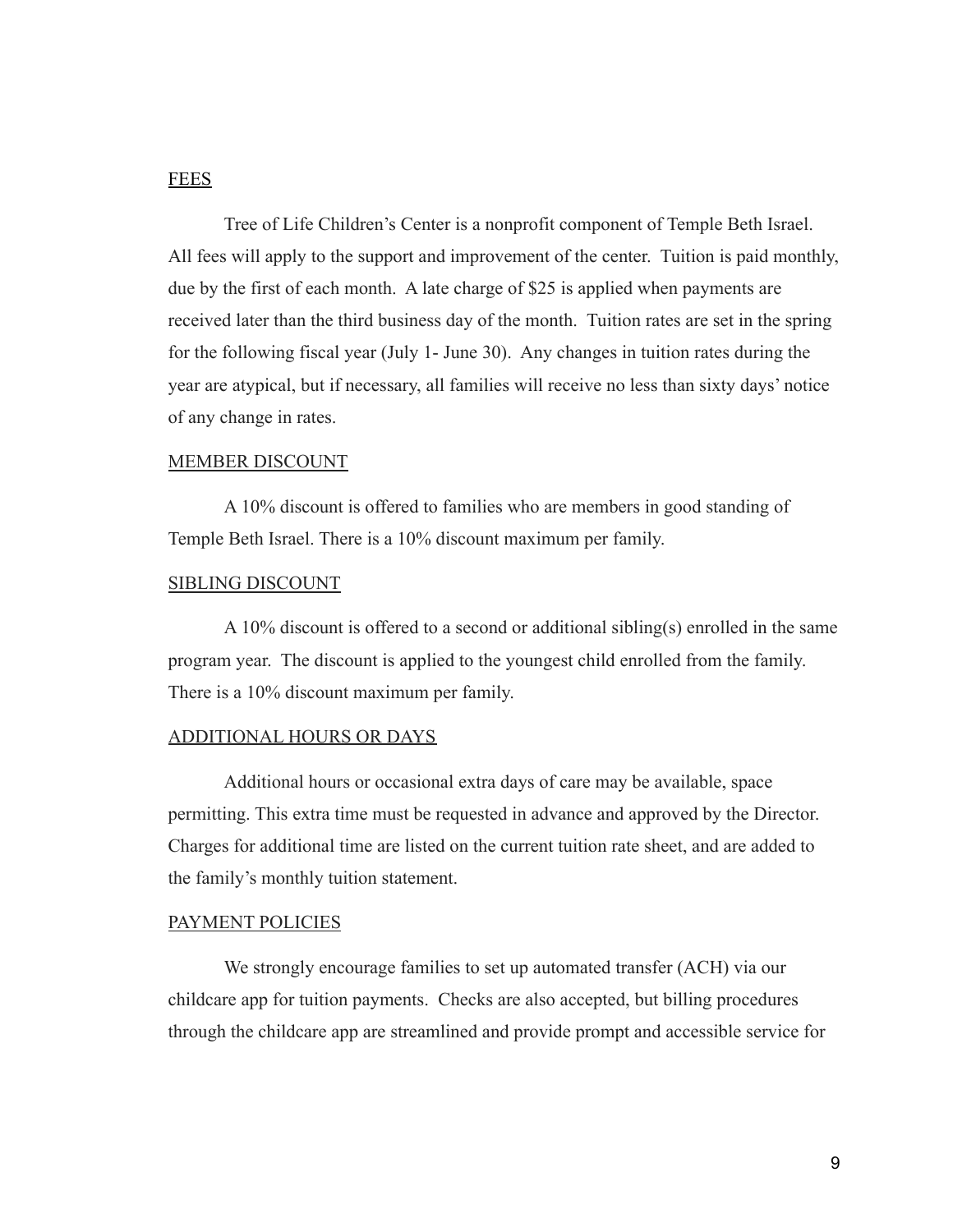families to manage their payments, have automatic reminders of due dates, etc. There is a \$25 fee for returned checks or non-sufficient funds, and more than two instances of such in a year is grounds for disenrollment.

Families who cannot make a payment on time should contact the Director to discuss a special circumstances arrangement. Once a special circumstances arrangement is in place, all payments outlined must be followed on schedule. In cases of special circumstances, a missed payment deadline is cause for disenrollment.

#### REFUND POLICY

There are no refunds made for non-participation. Absences due to illness, vacations, holidays or any other personal reasons do not result in fee credits or adjustments of any kind. When enrolling, you are paying for the space, time and staffing whether or not your child attends.

## CHANGES IN SERVICES

Once enrolled, if your schedule needs change, please contact the Director. Based on space availability, change of service requests will be honored on a first come, first serve basis. A Change of Services form will be completed to update your admission agreement.

#### CHILDCARE EXPENSES AND TAX REPORTING

As a licensed childcare facility, expenses for the year are a valid tax expense. Billing statements for FSA accounts or year-end tax reporting are easily accessible through our childcare app. Temple Beth Israel's tax ID number is 95-2111157.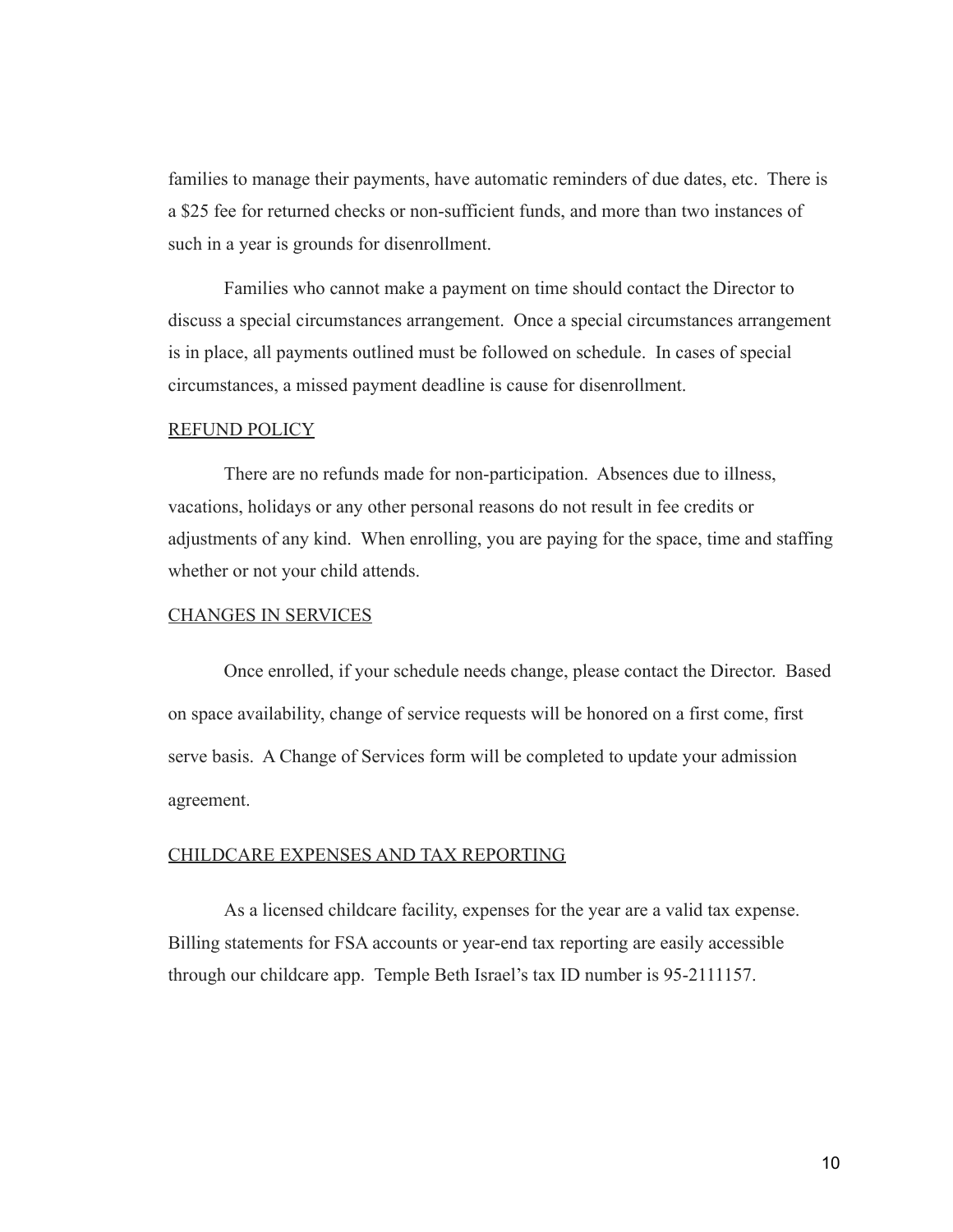## WITHDRAWAL FROM PROGRAM

To withdraw from the program, written notice must be given to the Director one month in advance of the child's last day and a Change of Services form completed. If appropriate notice is not given, the parent/guardian is responsible for that final month's tuition, regardless of the child's last day of attendance.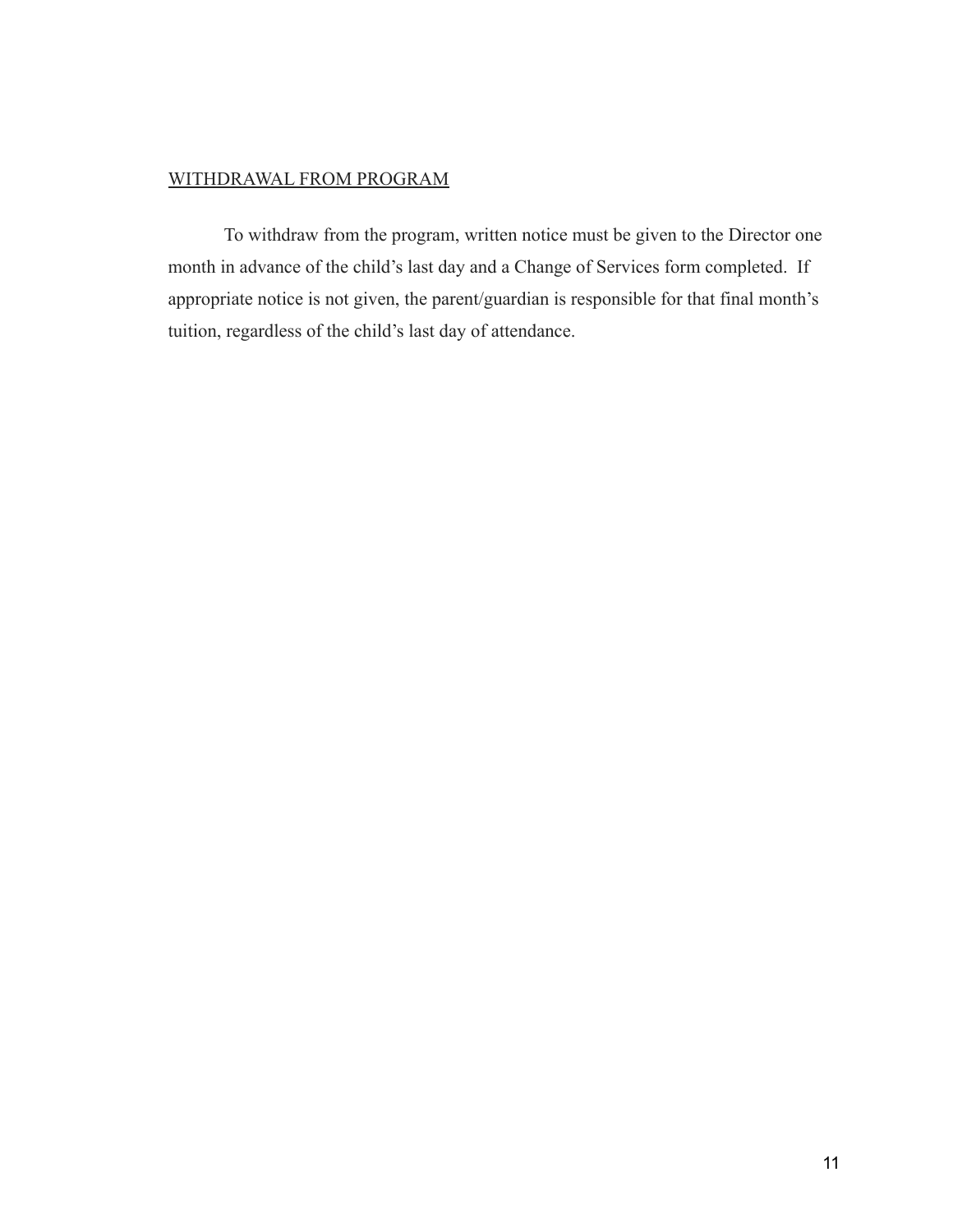## **OPERATIONAL POLICIES AND PROCEDURES**

#### HOURS OF OPERATION & HOLIDAYS

Tree of Life Children's Center is open Monday through Friday, 7:00 am to 6:00 pm. We observe most federal holidays as well as some Jewish holidays. Our yearly calendar with all site closures and school events is available on the website, and may change slightly year to year due to when the major Jewish holidays fall. We are closed completely for one winter break week, one spring break week, and one week in August for site maintenance and annual teacher training.

#### OPEN DOOR POLICY

Our program has an open door policy, and we welcome families to visit the classrooms any time and volunteer in whatever way you feel is appropriate for you. Volunteer possibilities include helping with a daily classroom routine, sharing special activities (cooking, music, gardening), and/or collecting classroom resources. Please note that regular volunteers (including parents) are required to show proof of immunizations according to California law, and must also provide proof of up-to-date Covid-19 vaccination per Temple Beth Israel policy if their role involves interacting directly with the children. Please contact the Director if you are interested in volunteering.

#### GRIEVANCE PROCEDURE

A concern about a teacher or any other TLCC staff should be reported to the Director. A concern about the Director should be reported to either the Rabbi, or the current President of the Board of Trustees. Either can be reached via the Temple's administrative office by telephoning (909) 626-1277.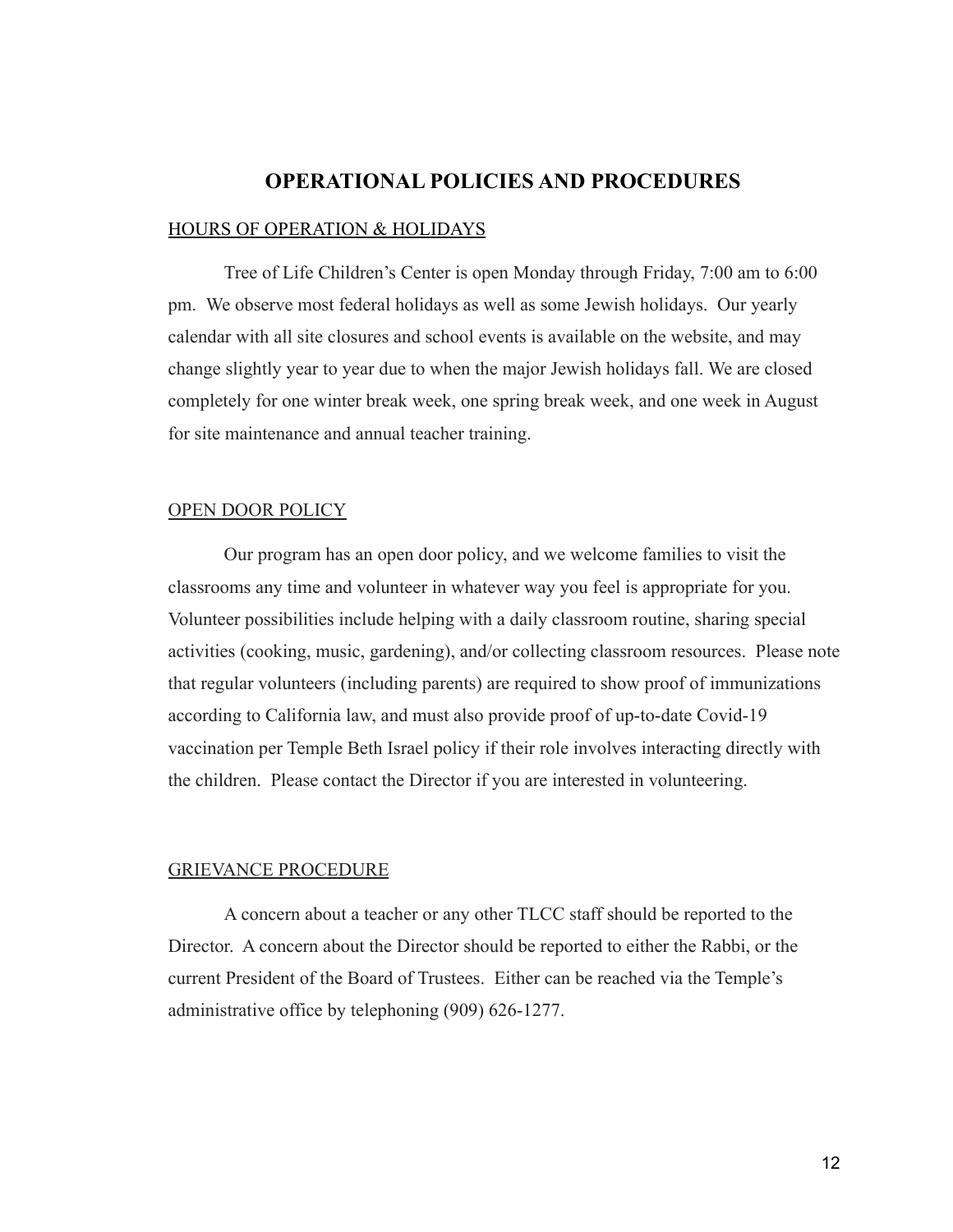## DAILY SIGN IN AND OUT

A parent or designated person, who is at least 18 years of age, must sign the child in when brought to the center. **SIGN IN INCLUDES FIRST AND LAST NAME, THE EXACT TIME, AND MUST BE LEGIBLE on the attendance sheets provided.** This is in compliance with Title 22 Licensing Regulations. The same process must be completed when picking up the child.

## AUTHORITY TO PICK UP A CHILD

No child will be released to a person not authorized by the parent/guardian to pick up the child**. We must have written authorization for persons picking up the child who are not on the child's authorization list**. Parent/guardians are asked to list persons authorized as part of their registration process, and can update the list at any time when changes are necessary. Unfamiliar adults who arrive to pick up a child will be questioned by the staff, asked to show a photo ID, and the authorization list will be checked before the child can be signed out.

In the case of a divorce or separation, court documents must be provided to inform us of any custodial decisions that impact the authorizations to pick up the child on days of attendance. In the event that custody is shared jointly, children will be released to either parent and to any adult listed on the emergency card provided by either parent.

## DAILY ABSENCES

If a child is going to be absent, please email or call the center to inform us. Fees must be paid even when your child is absent as we reserve the space and staffing based on your enrollment schedule, not attendance.

#### LATE PICK UP

Children need to be picked up on time every day per their enrolled schedule. Excessive late pick ups may be grounds for disenrollment. A charge of \$10 per every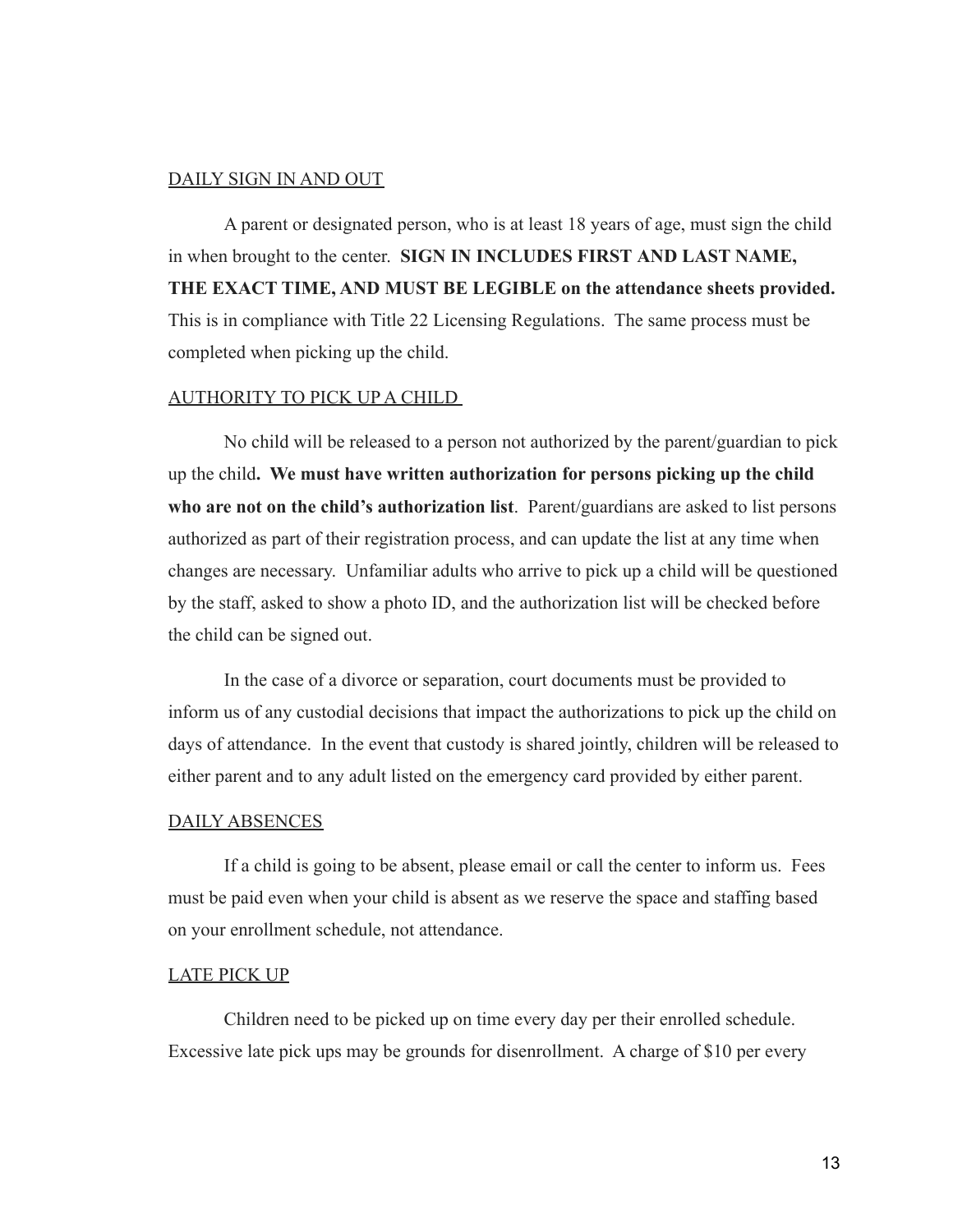fifteen minutes will be incurred when there is a late pick up, and added to the family's monthly tuition statement. Should a parent fail to pick up their child (ren) by closing time, the staff will attempt to call those listed on the emergency form. After one hour, proper authorities will be called.

## LICENSING AND REGULATIONS

Our childcare center is a licensed facility, and follows the Title 22 regulations which establish the health and safety standards for childcare centers. A licensing analyst has the authority to inspect the facility at any time, and to interview any child in care. The findings of each licensing visit are posted on the parent bulletin board outside the Director's office, or a copy can be requested from the Director at any time.

## STAFF PROVIDING CHILDCARE

All TLCC staff working directly with children are required to take training beyond their current education and experience in both safety procedures and behavior guidance within the first thirty days of employment. Staff files are reviewed quarterly to ensure all licensing regulations are met, and training up to date. Each staff member is a Mandated Reporter, and receives Pediatric First Aid and CPR training. As part of our policies on the protection of children, staff is not allowed to provide personal childcare or use any personal devices to be in contact with currently enrolled families.

## **CONFIDENTIALITY**

The child's file is available for review by the Department of Social Services, Child Protective Services, Law Enforcement personnel, Community Care Licensing and authorized Temple Beth Israel staff. We value your privacy and restrict access to your child's file to only those necessary to ensure the safety of your child.

## PHOTOGRAPHIC RELEASE/SOCIAL MEDIA CONSENT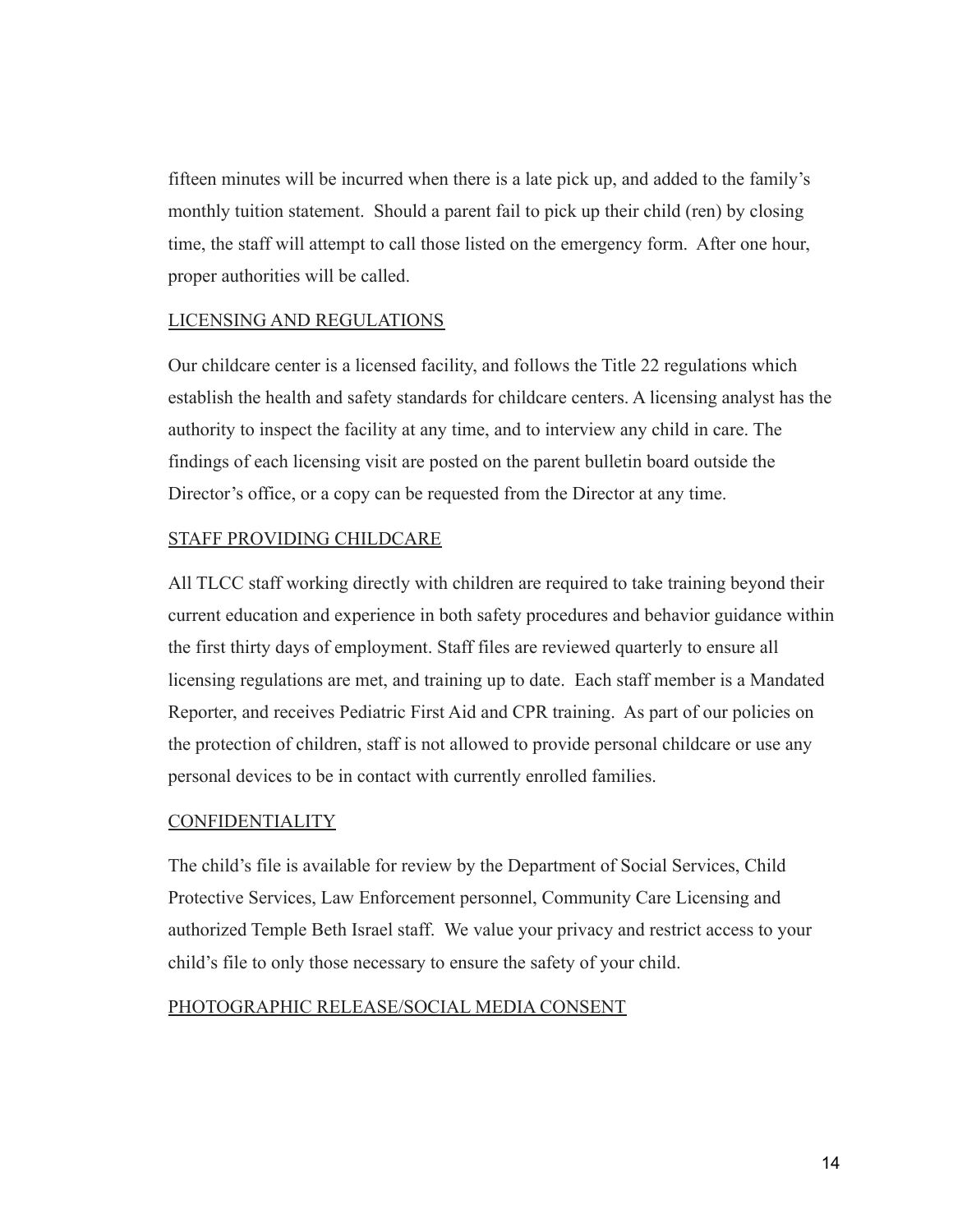The staff at TLCC may take pictures or brief videos of the children and families for instructional, training and/or promotional purposes. Children take pride in seeing pictures of themselves engaged in classroom activities and school events. Pictures will be used internally for the TLCC community only (on classroom walls, as learning portfolio examples, and in classroom updates via the childcare app). A specific consent form is included in the registration packet for permission to use photos of your child on our website or social media sites.

## CHILDCARE APP

Families will be provided information on how to sign up for our free parent app upon enrollment. This is a key communication tool between you and your child's teacher, and updates and resources from the center will be sent regularly through the app. If it is not possible for you to set up and use an account, please let the TLCC Director know so we can keep you informed about your child and events via another method.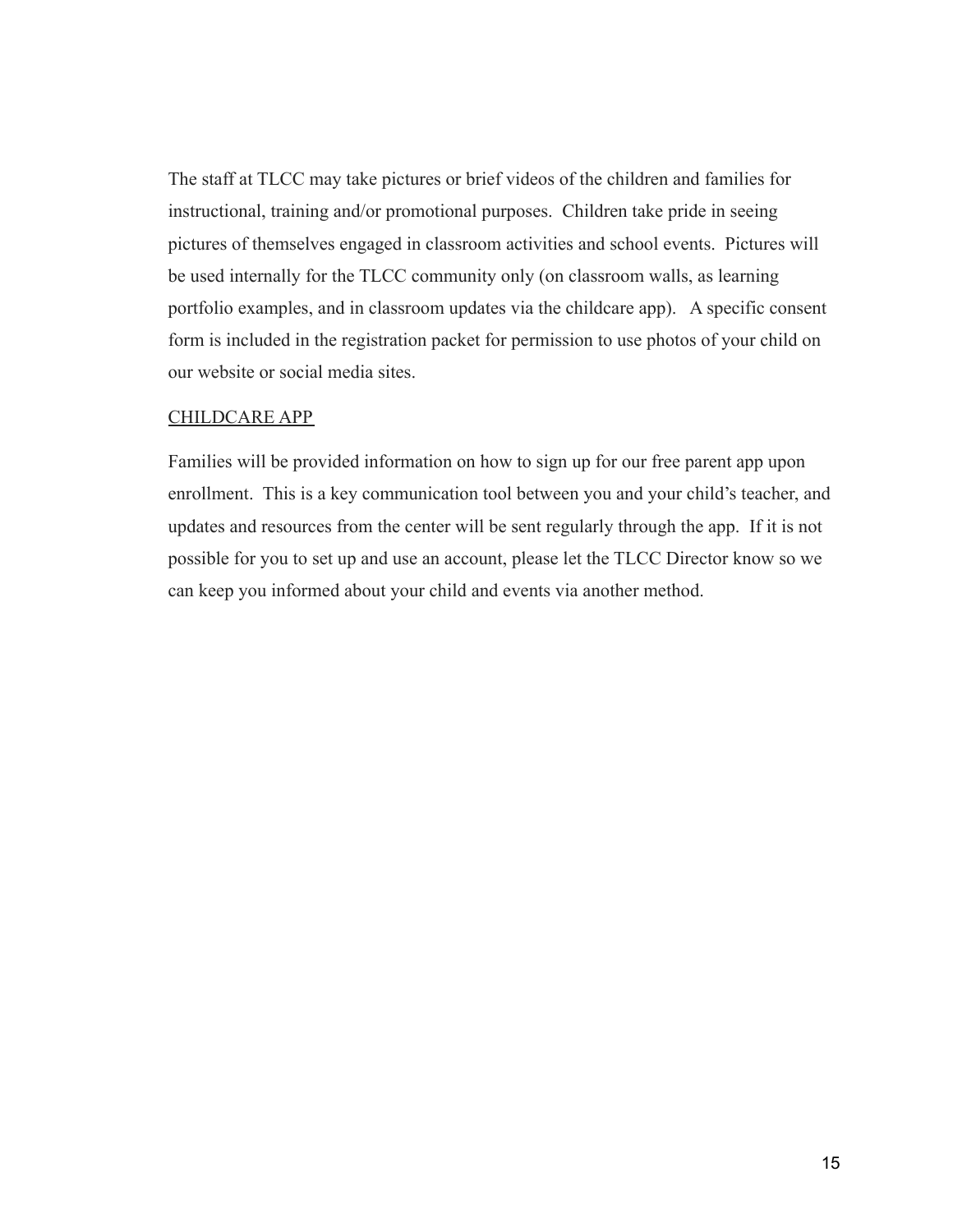# **HEALTH & SAFETY POLICIES**

## HEALTH CHECKS & ABSENCES DUE TO ILLNESS

While we understand the pressures on working parents and the need for reliable care, our program also has a responsibility to be a safe and healthy environment for the children in attendance. Thus, your child must be free of symptoms of infection and able to enjoy the daily activities in order to attend. Each child is assessed in the morning upon arrival at school, and should your child become ill during the day, they will be isolated with a staff member and parents and/or emergency contacts called to come and pick up the child within one hour.

## Keep your child home if they:

- Have a fever or have had one within the past 24-hour period
- Is taking an antibiotic (for the first 24 hours)
- Have vomited within the last 24 hours
- Have a heavy constant nasal discharge, or non-clear discharge
- Have a constant cough
- Have symptoms of possible communicable disease, such as reddened eyes, sore throat, headache, abdominal pains, or new/unusual rash
- Have head lice (until treated)

Children may be sent home for ANY illness concern at the discretion of the Director. A physician's note may be required for any contagious disease. If a child is absent more than three days due to illness, a doctor's authorization to return may be required.

We do all we can to prevent the spread of germs through proper handwashing and disinfecting materials and surfaces regularly. Please report any communicable disease to the Director immediately so families can be notified of their child's potential exposure.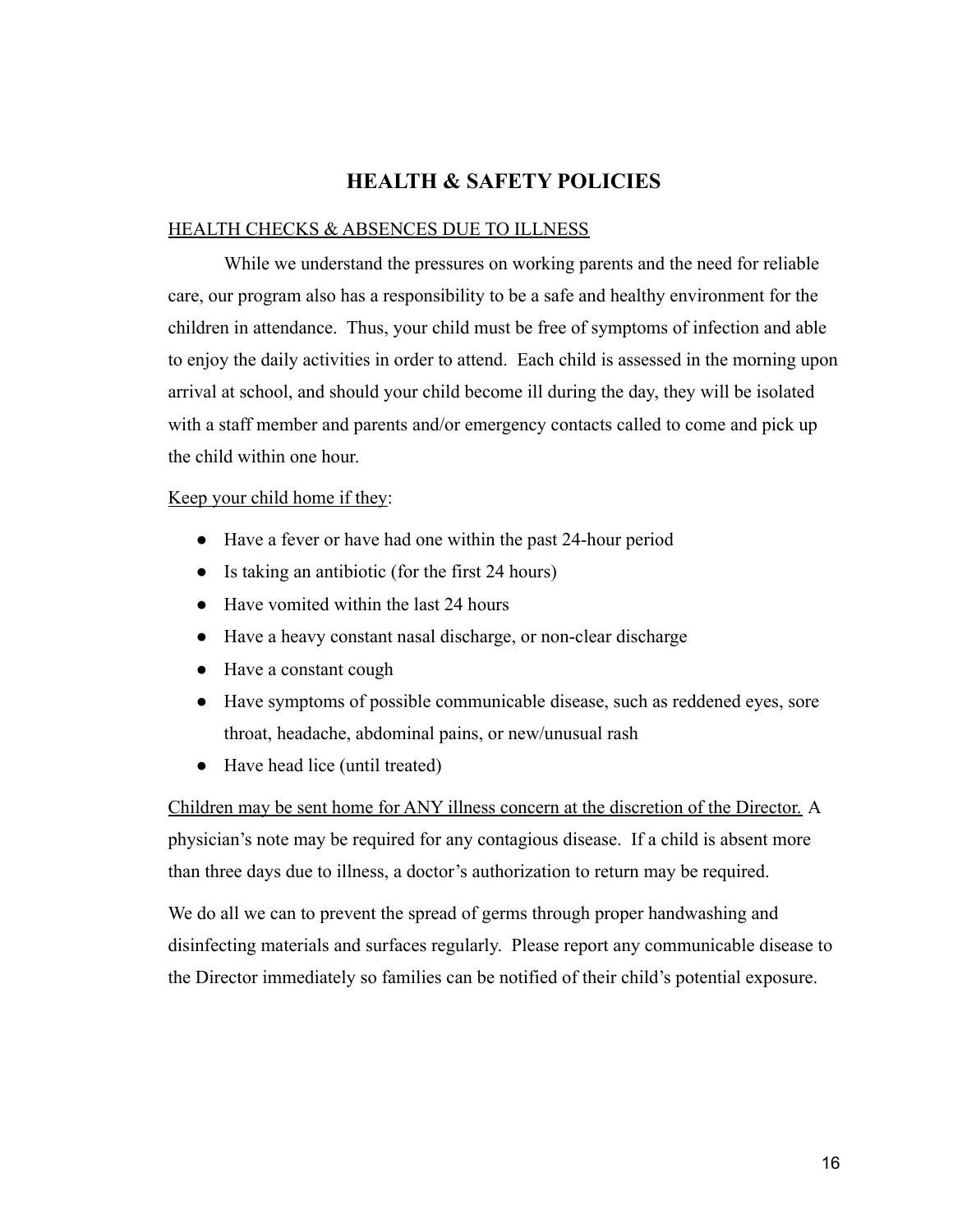Most importantly, we appreciate clear communication with our families as to how a child is faring, and aim to work together to ensure that the child can be included safely and resume attendance as soon as they are able.

## COVID-19 POLICIES

As we continue to face the Covid-19 pandemic, families will be updated promptly of any changes to Health and Safety policies. Over the past two years, TLCC has followed County Health Department guidelines, as well as Community Care Licensing recommended practices for operating group childcare during Covid-19. However, we reserve the right to maintain stricter precautions and practices as we determine best for the safety of the children and staff. We have an employee mandate for Covid-19 vaccinations to be up to date, and that applies to all staff and volunteers who interact with the children. Temple Beth Israel's Covid-19 Taskforce is regularly consulted and approves any policy changes for the TLCC community, which may in some cases align but in other cases differ from Covid-19 policies implemented for other TBI programs. In the registration packet, parents will be provided a copy of current Covid-19 policies in place, and must sign off on the understanding that our policies may be updated at any time, based on our value of *pikuach nefesh*, preserving health of body and spirit, as the pandemic ensues. Enrolled families unwilling to follow any health and safety policies will be subject to disenrollment from the program, with no refund given.

#### **MEDICATIONS**

Medication will be dispensed to a child only if the medication is in the original container with the child's name, drug name, dosage time to be given and length of time medication is to be given. Written consent is required from the parent, the required form is available in the office and phone or email instructions cannot be accepted. Prescribed medication must be kept in the office, not in the child's cubby. No over-the-counter medications, including aspirin, cough syrup, allergy relievers etc. will be given without a doctor's note. For asthma inhalers or other health-maintenance devices, in addition to the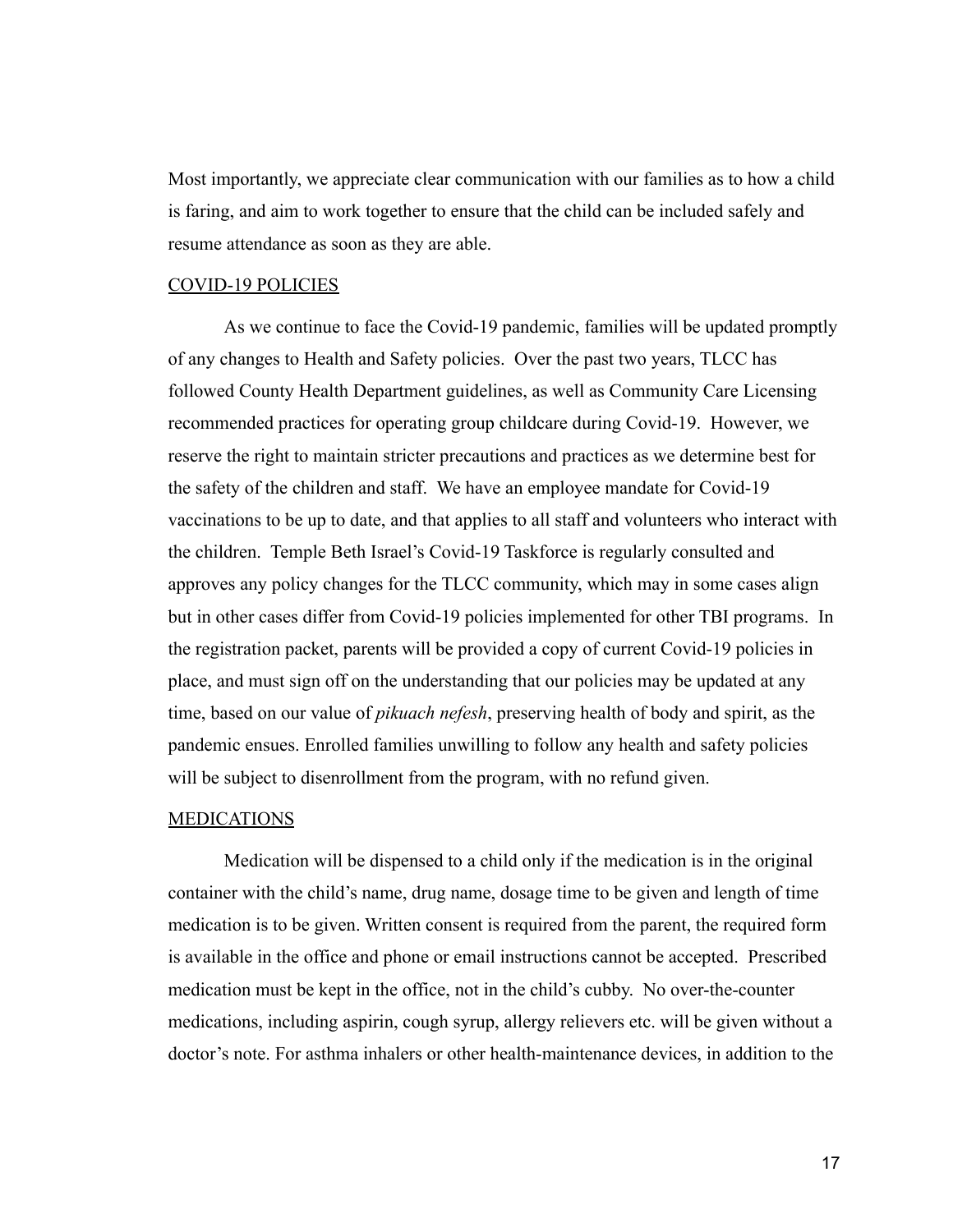doctor's note, parents will need to review proper usage with center staff. The center maintains an Incidental Medical Services Plan, per licensing requirements, and will meet with families to ensure shared understanding of how the center can meet the child's needs.

## AGES & STAGES QUESTIONNAIRE

Each family registering is asked to complete an Ages & Stages Questionnaire (ASQ). The ASQ is a screening tool with high validity when administered by the parent or teacher. It covers five developmental areas including communication, fine motor, gross motor, personal-social, and problem-solving. We appreciate the parental knowledge of the child it provides to us as we begin our team effort to support your child's growth. The ASQ is scored by our staff, and results shared with the child's teacher to guide them in meeting the developmental needs of the child. Parents are promptly informed of the results. If a score indicates a concern for an individual child, the Director will meet with the family to consider further assessments, and provide support for next steps.

## EMERGENCY PREPAREDNESS

We practice fire, earthquake and lockdown drills regularly with all the children. Emergency supplies for both short and longer-term evacuation outside the building are maintained at all times. In the event of a real emergency, TLCC will follow the guidance of Temple Beth Israel leadership, and staff will remain with the children and contact families. Children will only be released to parents and those authorized to pick up. If there is a blackout during school hours, children will be kept cool inside and hydrated and do quiet activities. Main phones will not work, but we have battery operated lighting available and will use alternate phones as necessary. If the blackout persists and presents conditions that are unsafe, parents will be called to pick up their child.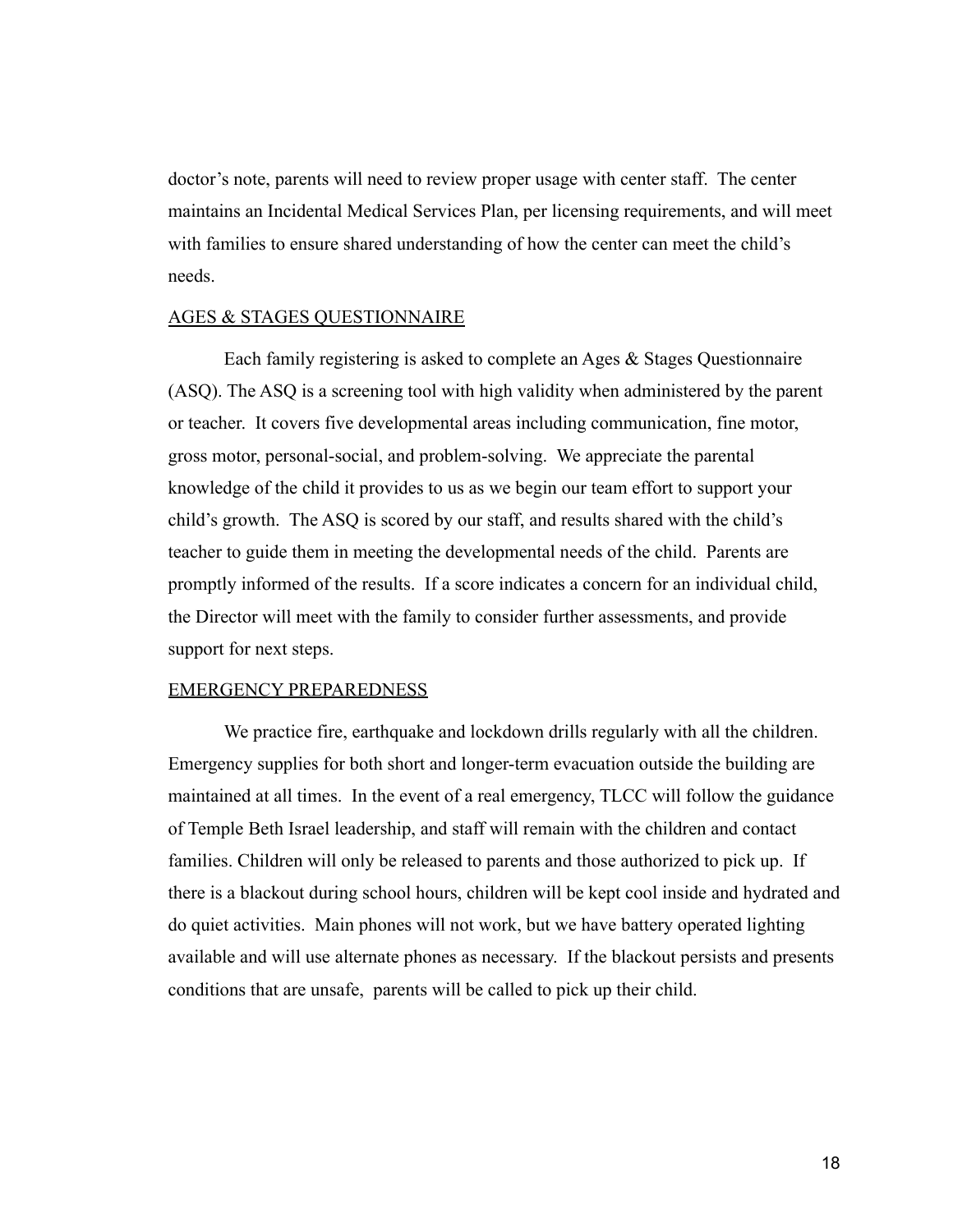## TEMPLE BETH ISRAEL CAMPUS SECURITY

Each enrolled family will receive programmed access cards to enter the TLCC campus. All gates into TLCC are kept locked at all times, and visitors must buzz for assistance. There is a charge to replace lost access cards, and cards must be turned back in when your family leaves the program.

The Temple Board and clergy maintains close watch on security concerns associated with events of antisemitism in the state or country, and continually improves overall campus security measures. When heightened alert is required, extra security measures will be introduced, and communicated to TLCC families at once.

Parking lot safety is very important. The red curb next to the education building means NO parking, as does the space near the fire hydrant. Please do not park at the red curb when bringing children, or picking children up from school. It is also important to hold children's hands when walking through the parking lot. **Please do not let children walk or run unattended near the cars. The speed limit in the parking lot is 10 miles per hour, please enter/exit with care.**

While on our premises, we follow state regulations that smoking of any kind, and firearms and other weapons are strictly prohibited. Additionally, we ask that adults not use their cell phones when picking up or dropping off their children. Please finish your calls outside the gates before entering TLCC.

## EXCESSIVE HEAT & AIR QUALITY

Safety is our first priority and if it is excessively hot or regional fires negatively impact air quality, precautions including reducing or eliminating outside play will occur. Our staff receives training in Heat-Related illness, and daily temperatures and air quality index are monitored by the Director to ensure children's safety.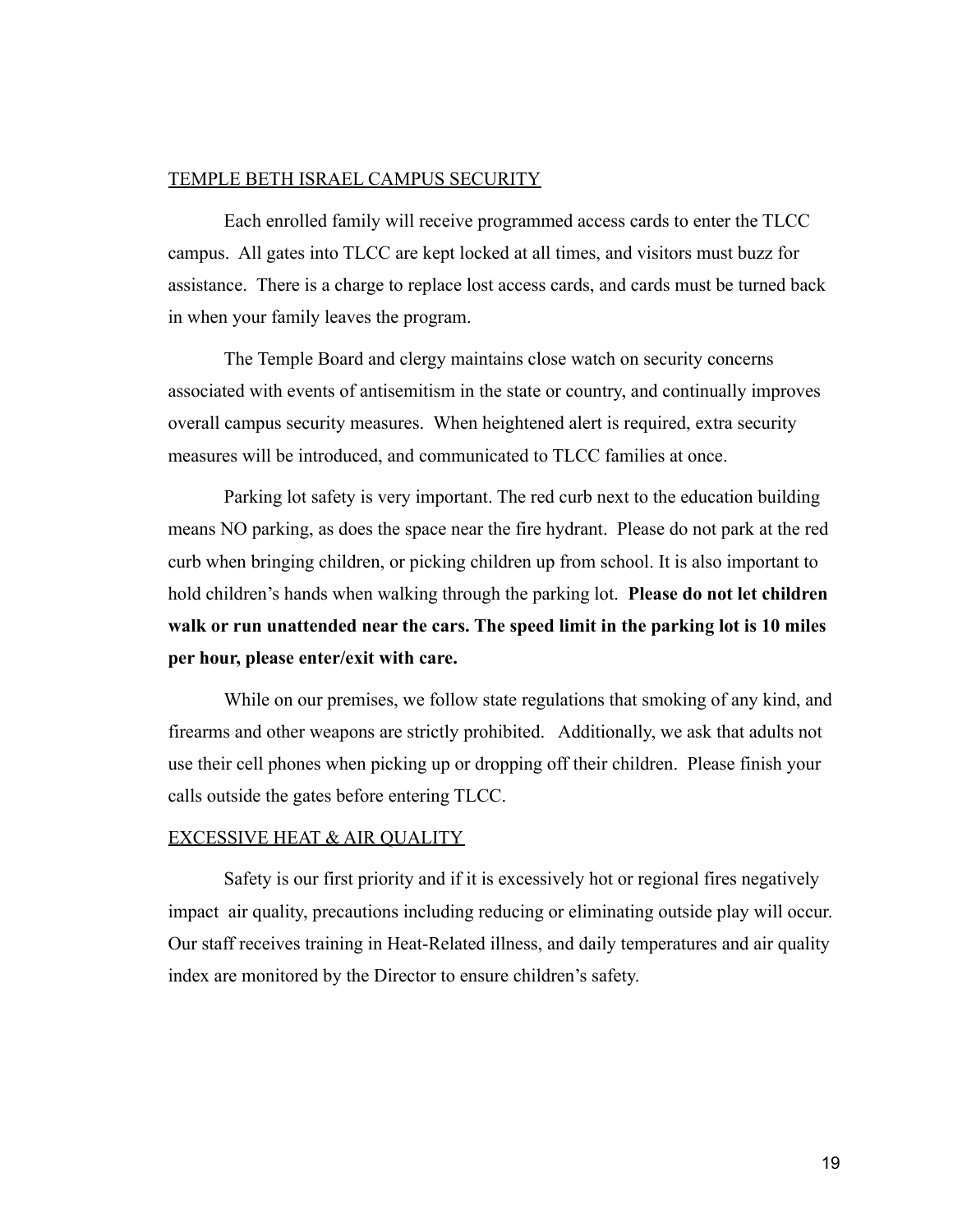## CHILD SAFETY IN CARS

It is California law to never leave a child unaccompanied in your vehicle. If a child is left in a car, we are required by law to report it to the police:

*California Vehicle Code 15620. (a) A parent, legal guardian, or other person responsible for a child who is 6 years of age or younger may not leave that child inside a motor vehicle without being supervised by a person who is 12 years of age or older.*

It is also the law that that children be secured in a car seat appropriate for their age and weight:

*California Vehicle Code 27360. Babies and young children must ride in the back seat, properly buckled up in a safety seat or booster until they are at least 8 years of age OR are at least 4'9" in height.*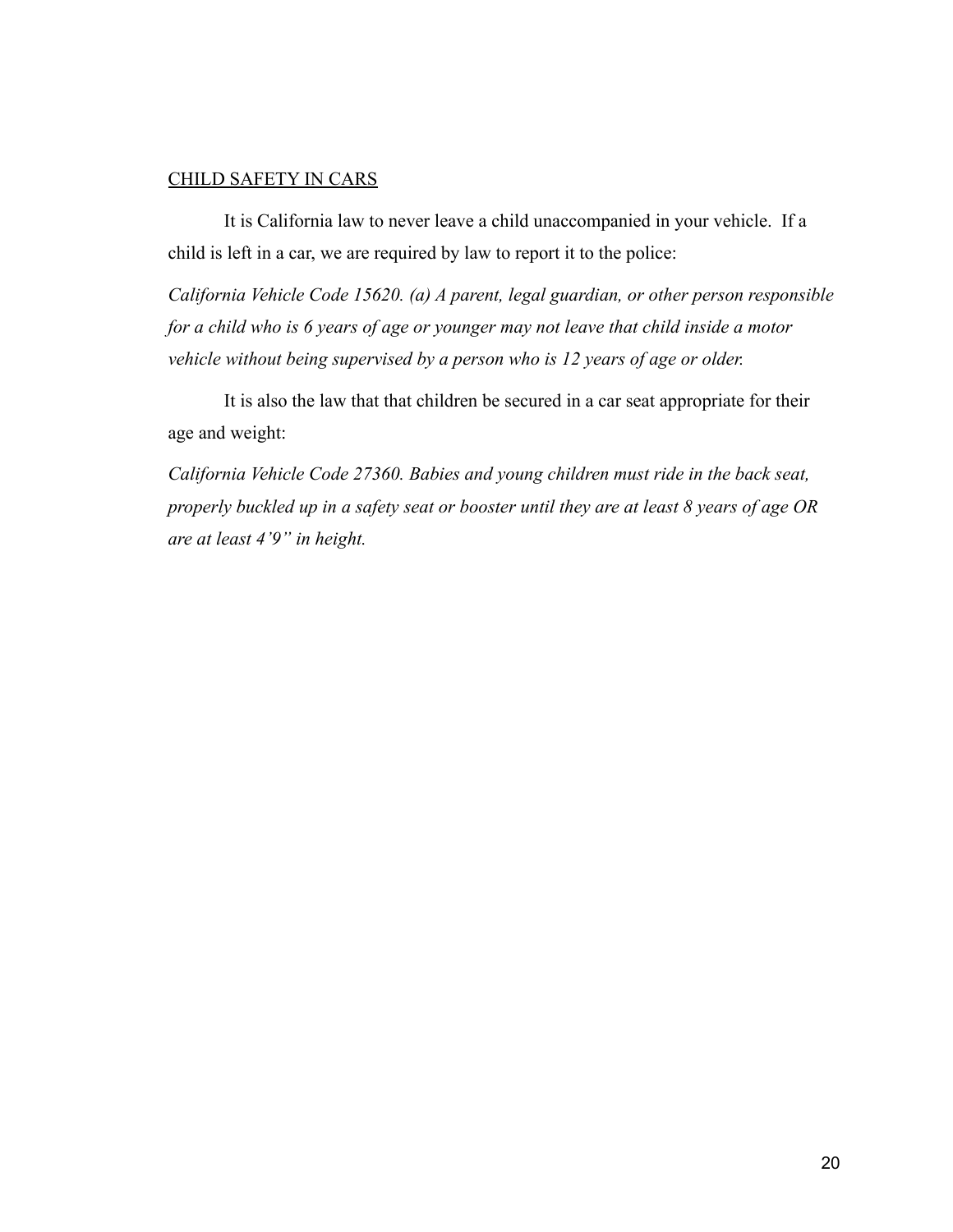## **DAILY ROUTINES**

## FIRST DAY

Families are encouraged to set up a visit to the center prior to the first day of attendance, so your child can meet teachers and see the classroom. Parents must stay with the child onsite for such visits, but are welcome to participate in the classroom activities and/or outdoor play. If no pre-enrollment visit is possible, please plan on spending at least fifteen minutes with your child on the first day. Spend some time checking out the room or playground with your child, and try to get them involved with an activity. When you need to leave, tell your child goodbye calmly, and go. A prolonged farewell often increases anxiety and leaving without saying goodbye causes mistrust. Staff will be especially attentive to your child on their first day, and during the initial weeks to help them adjust and become part of the group.

## ARRIVALS AND DEPARTURES

**Every child must be signed in and out each day by the responsible adult with a first and last name, and exact time on the daily sign in, sign out record (DSSR).** Teachers are not responsible for children until they have been signed in.

Our half day schedule is from 9am to 1pm. Children may arrive up to ten minutes before class. If a child is signed in before 8:50 am or after 1 pm, charges will be billed for the extra time. If your child attends 9 AM - 3:30 PM, the same rule applies, arriving before 8:50 am or leaving after 3:30 PM will incur the early drop off/late pick up charge. **COMMUNICATION** 

The TLCC office is open Monday through Friday from 8 AM-5 PM for regular business and it is preferred that you email or telephone the office during those hours. If you need to notify staff of anything before 8 am or after 5 pm, the childcare messaging app can be used. On the weekends, the Director will also check email on Sundays and get back to parents by Monday morning. During the day teachers will be on the childcare app only at certain junctures, because their primary role is to be present and active with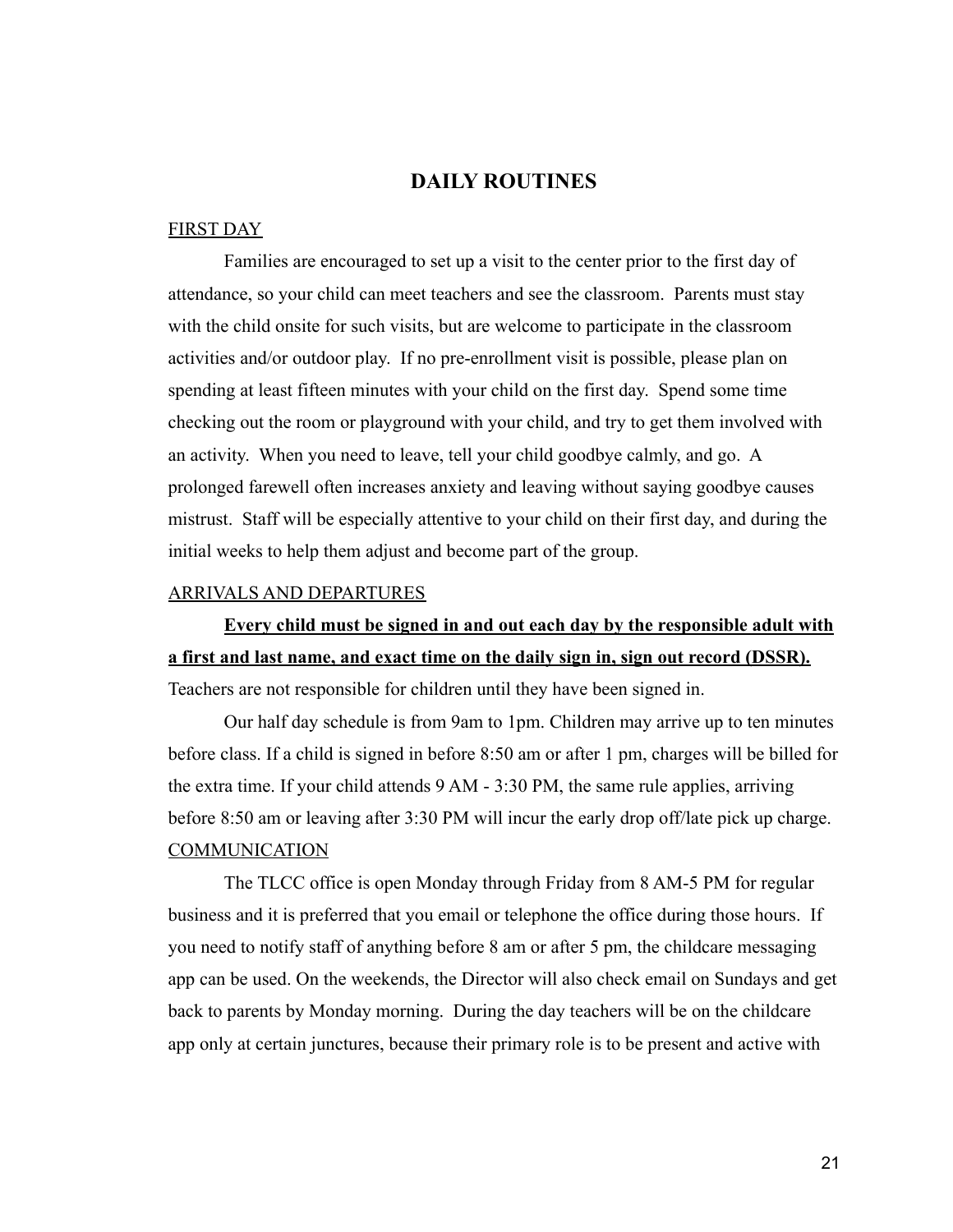the children. They will use the app to send out reminders and updates on class activities, but if you want a specific update, it is best to contact the office so that administrative staff can help meet your needs. At any time, please speak to the Director if you have special circumstances or a concern with communication with your teacher, or the center more broadly..

#### OUCHIE REPORTS

An ouchie report is written for parents to explain any injury that happened while in care, and will be attached to your sign in sheet. Reports may *not* be given for minor bumps or scratches that do not require first aid (such as a band-aid, ice pack, etc.). If the accident involves the child hitting their head, or any accident is deemed more serious, staff will immediately notify the Director and the parents will be notified by telephone in addition to the written ouchie report.

#### **CUBBIES**

Each child is given a personal cubby or basket to use for personal belongings. They need to have a complete change of clothes, and a supply of disposable diapers and wipes for those who are not yet using the toilet. We also appreciate a jacket or sweatshirt that can "live" at school, for parts of the day that may be chillier. All clothing and diapering items need to be **labeled** with the child's name please. Unlabeled found clothing is kept in the office for about two weeks, but after that will be donated to charity.

#### CLOTHING

Our philosophy of hands-on exploration and learning through play often means children get "dirty" through the day with us. Children should not wear any clothing that may limit movement or playing. We also want children to be as self-sufficient as possible, so please send your child to school in clothes that set them up for success as they learn to "do for themselves" - no complicated buckles, overalls, ties on dresses, etc. Clothes should be easy to pull on/off independently. We also require **closed-toe shoes** to be worn for safety. Jewelry and other accessories pose a safety hazard inside and on the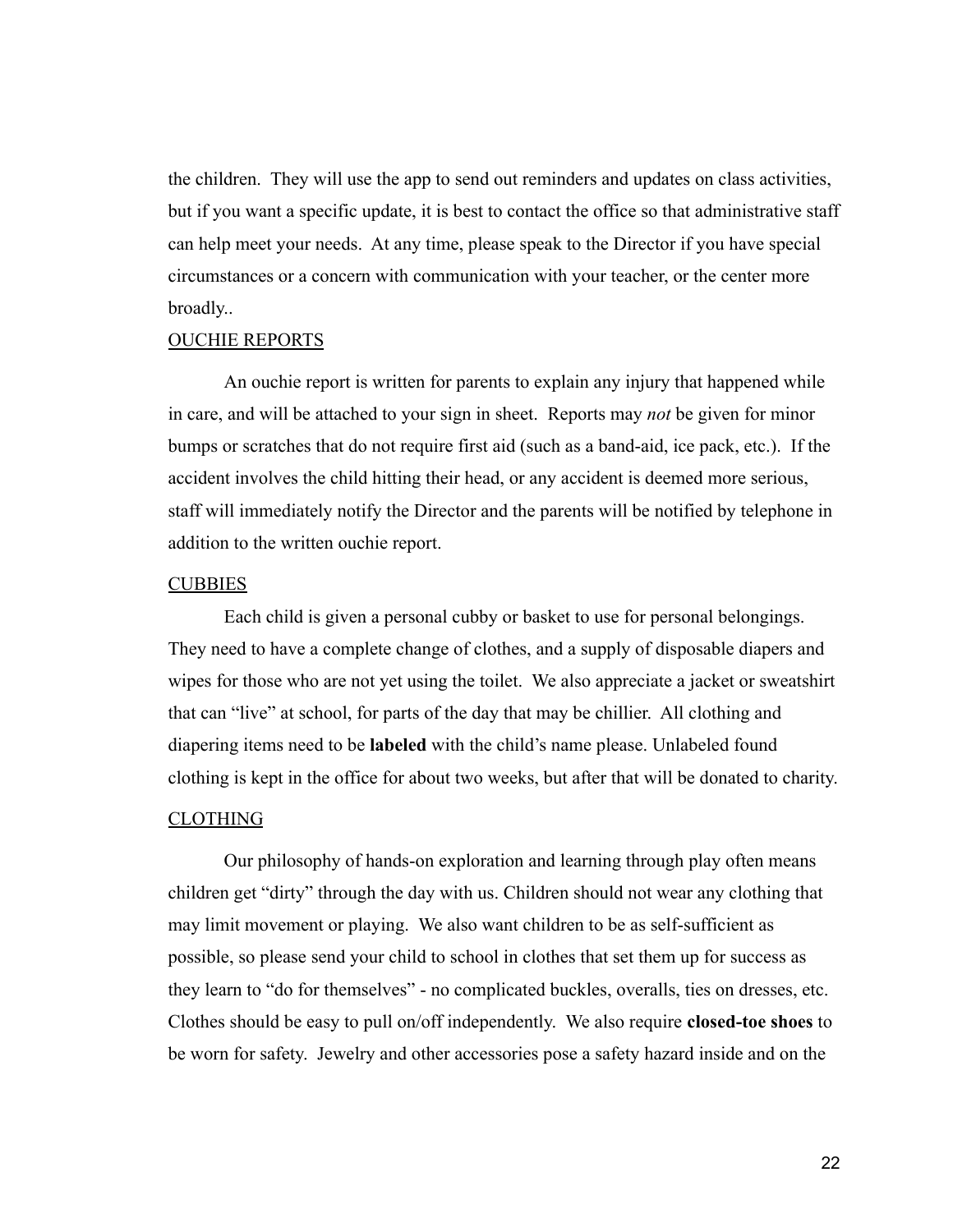playground. These will be removed and returned to the family at the end of day. TLCC is not responsible for lost jewelry or accessories.

## REST TIME

For children who stay for the full day, please bring a labeled cot sheet from home for rest time. All bedding is to be taken home weekly on Fridays to launder. A small blanket or stuffed animal for rest time can also be brought from home. There is limited storage space for bedding, please bring small items only. NO large pillows or any stuffed animals that make noise are permitted. Children who sleep with a pacifier may have one for rest time at school. These should be placed in a labeled zip lock bag and given to the teacher to store. The child will be handed their soother once settled on their cot for rest. SUNSCREEN

Because we spend a lot of time daily outside, please bring your child to school with sunscreen applied in the morning. Sunscreen left with us for later application must be labeled with child's name, given directly to the teacher, not left in cubbies, and a licensing form completed. **We cannot apply any kind of ointment or lotion without the completed form, as licensing considers these medications.**

## ITEMS FROM HOME

The sharing of books and materials from home for a specific activity is determined by each teacher, with consideration to the class schedule and the children's developmental levels. We do not allow toys that resemble any type of weapon or otherwise represent destruction at any time. These items will be removed to the office and later returned directly to the parents. It tends to be very disruptive when children have materials from home. It is difficult for them to share, and in some cases leave the items in their cubbies in order to engage in other activities. We appreciate you leaving your child's personal toys and tchotchkes in your home or car to enjoy again at the end of the day! We cannot be responsible for the damage or loss of items brought from home.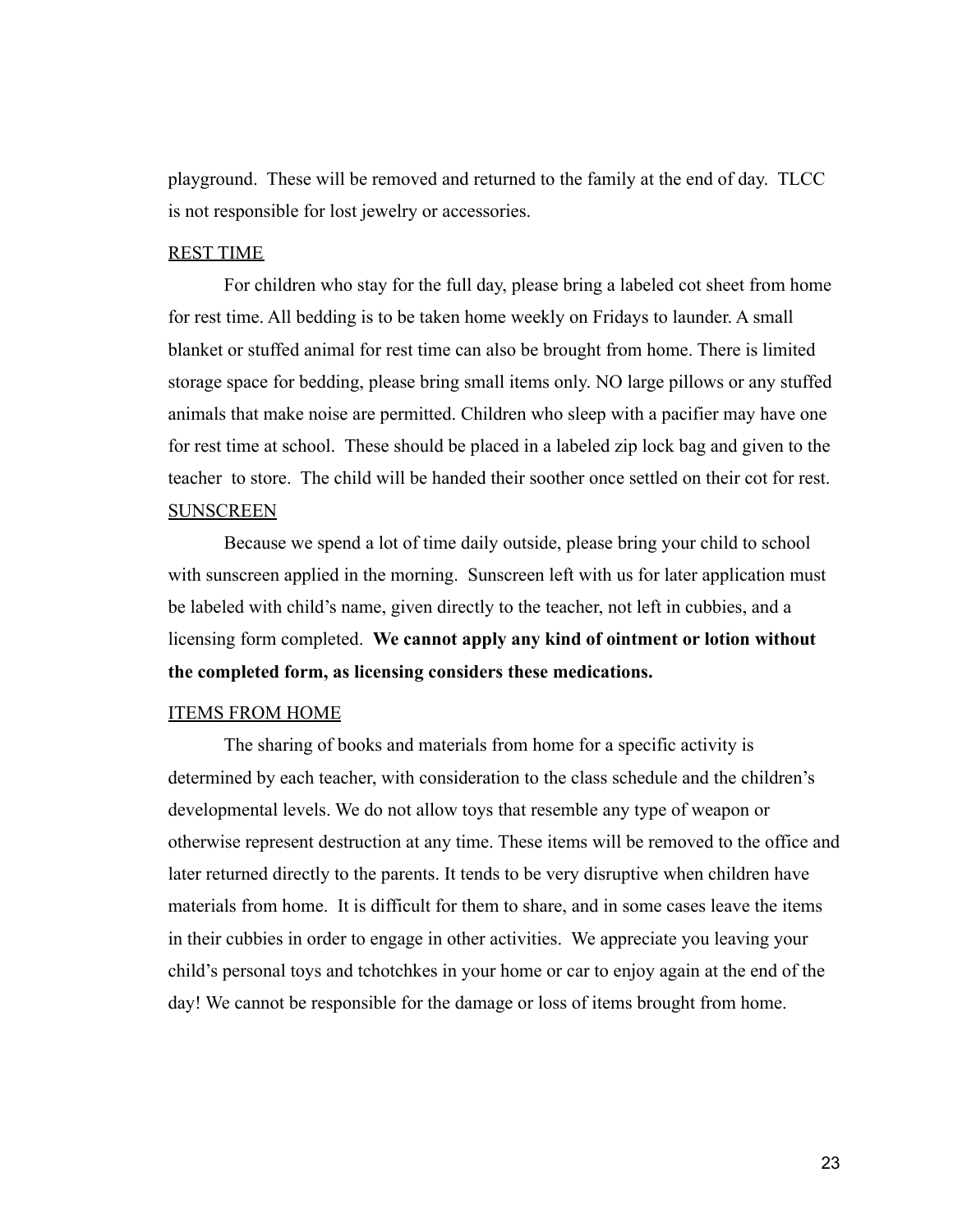## MEALS, WATER & SNACKS

Meal and snack times are exceptional learning time for children. We believe in teachers sitting with the children while eating, modeling healthy habits, promoting conversation about nutrition and having relaxed social interactions. Morning snack is eaten between 10 and 10:30 AM, a specific time per classroom is listed in the daily schedule for each group. Morning snack is supplied by parents and needs to be in a separate container/labeled/ apparent, as morning snack may be eaten outdoors. Lunch is eaten between 12 and 12:30 pm, and is provided by parents in a lunchbox. Lunch items cannot be heated up or stored other than in the cubbies. We encourage a variety of healthy, nutrient-rich foods to be packed for lunch. No candy, chocolate, sugary drinks or other "junk food" is allowed at TLCC, and these will be put aside by teachers to return to the family at the end of day.

For those children who stay for care beyond 3:30 PM, an afternoon snack is supplied by TLCC. A monthly menu is posted at the start of each month, and serving sizes calculated according to the state nutrition program (CACFP) guidelines. Afternoon snack is always vegetarian. If your child has other dietary restrictions or preferences, we will accommodate to the best of our ability but the family may be asked to provide afternoon snack in certain circumstances.

Age-appropriate self-help skills are an important part of our program. Therefore, in an effort to prevent tooth decay and promote skills in using a cup, we do not allow bottles or sippy cups at TLCC. Each child brings from home daily a labeled water bottle for hydration each day. We refill children's water bottles with bottled spring water, and encourage drinking water regularly throughout the day.

## FOOD RESTRICTIONS

As a Jewish program, we do not allow pork or shellfish on the grounds at any time. During Passover we also omit leavened breads on the grounds, and will provide matzah for snacks instead, and help families with ideas for suitable alternatives to *chametz* for the children's lunches on those days..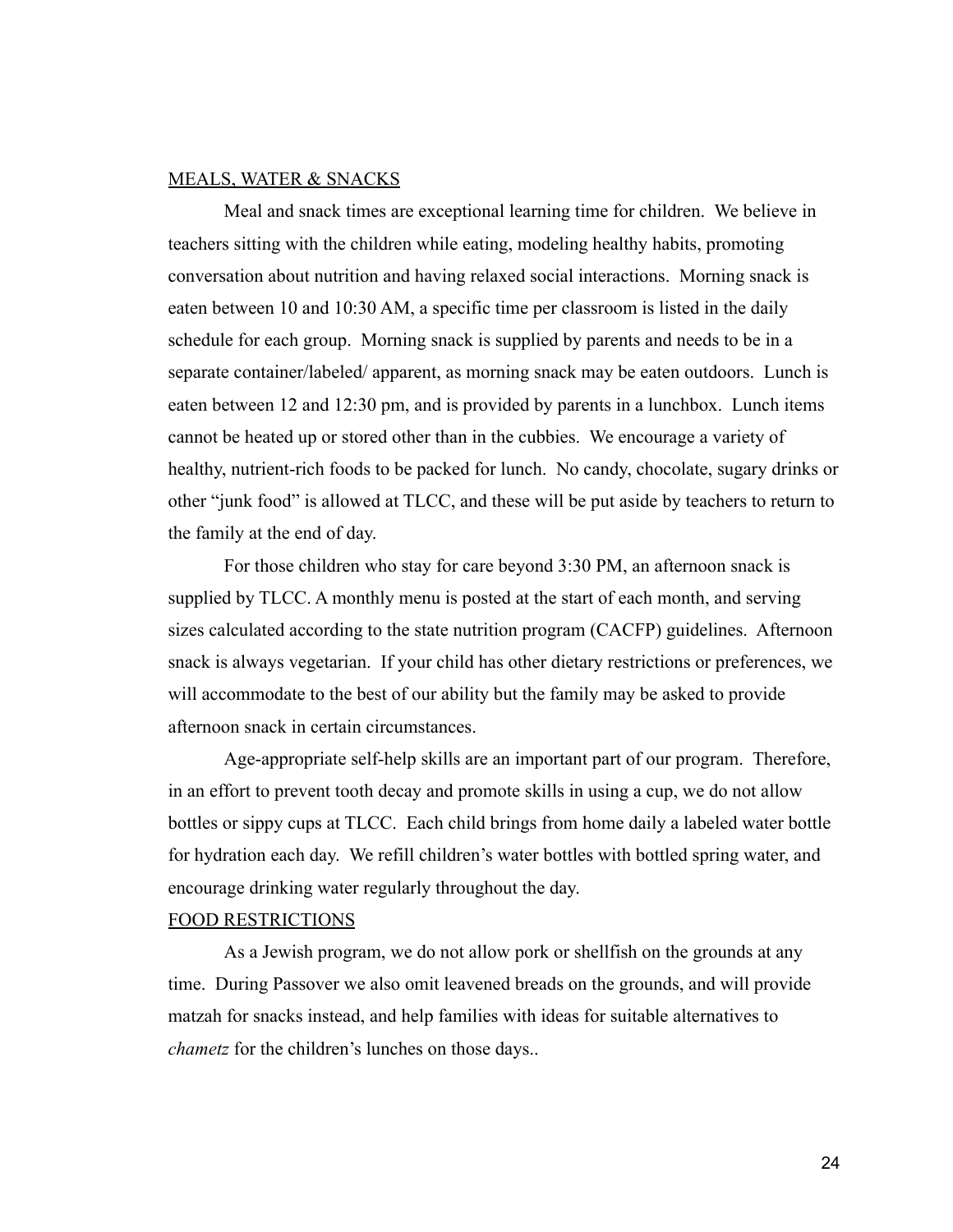We are a nut free center. Please do not send snacks or lunch items that contain nuts. Items processed in facilities that may have traces of nuts are usually permissible, subject to the needs of specific children enrolled that program year. An allergy list is kept current for each group and accommodations made for any class celebrations or school events to the extent possible. Please make sure the center is updated of any new allergies or dietary practices for your child.

## BIRTHDAYS

Birthdays are a special time for children, and your child's class will love to help your child celebrate. If you choose to celebrate at school, there are many ways this can be done: family can visit in the classroom, a special song or game can be introduced, or a special snack can be shared. In order to be consistent with our nutritional goals for children, we ask that celebrations not include concentrated sugary snacks such as icing-laden cakes or ice cream. A list of healthier alternatives is available in the TLCC office. Please talk with your teacher in advance about any plans you wish to make to help celebrate your child's day at school. If you choose to provide goody bags, your child will be able to hand them out as their friends leave at the end of day to enjoy at home. If birthday party invitations are brought to school, they must be provided for every child in the group.

#### ANIMALS

Animals are not allowed on TLCC grounds without prior permission of the Director. Please do not bring your pets onto TLCC grounds with you when dropping off or picking up your child. The exception to this is the case of a registered service animal, accompanying a member of our community.

## FINGERNAILS

As a safety measure, please make sure your child's fingernails are groomed to an appropriate length to ensure that other children will not be injured if scratched. Staff are not allowed to trim children's nails.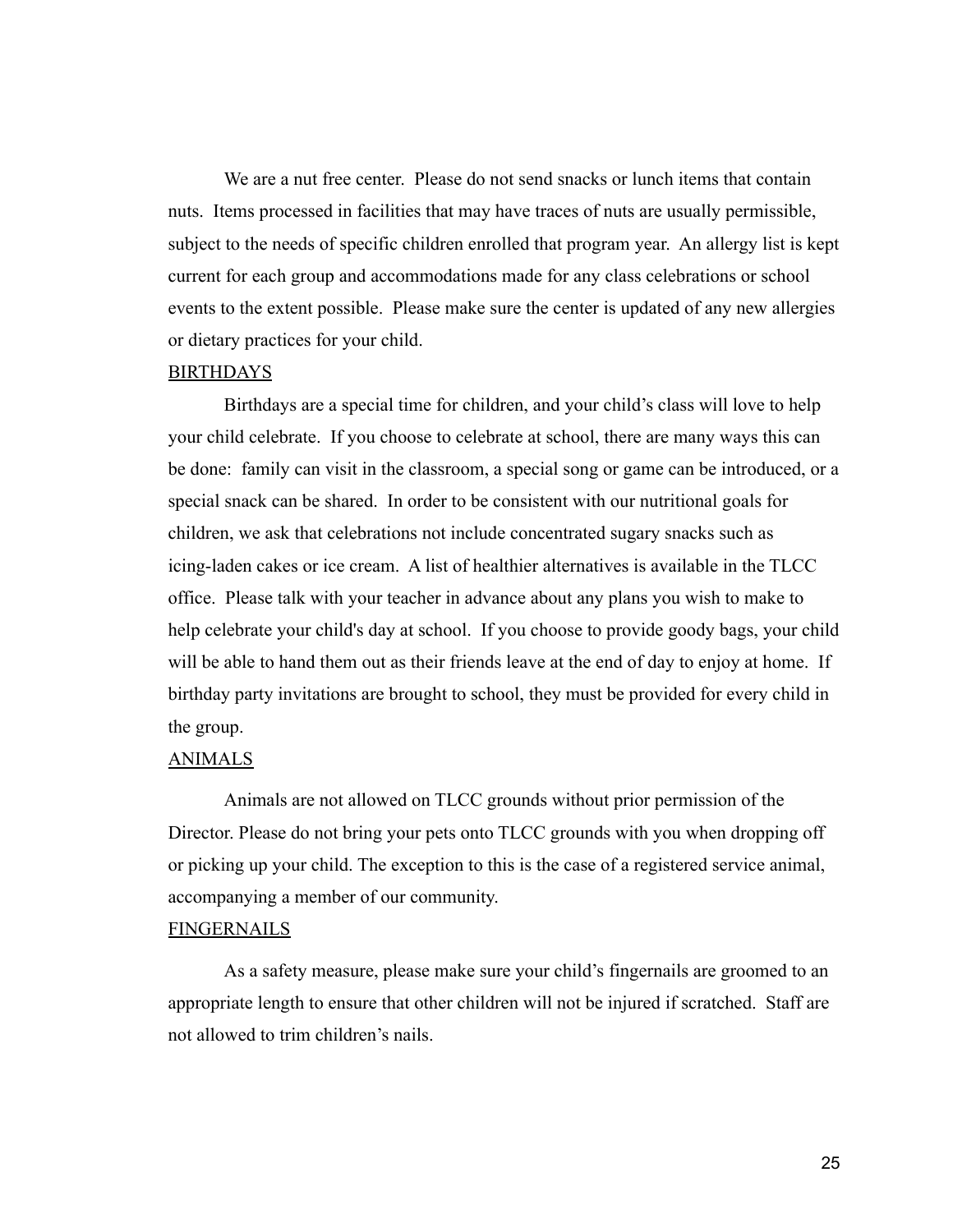# **TOILET LEARNING POLICIES**

It is not required that children use the toilet before entering TLCC. Toilet learning is an important time for children and their loving adults, and we understand that timing varies per child and family needs. We support your efforts at home as your child becomes more and more independent. For school, a child is considered toilet trained when he/she can manage all steps of toileting independently:

- Reading the body's cues and heading to the toilet
- Pulling down/ undoing clothes
- Situating themselves onto toilet seat adequately and/or aiming into toilet bowl reliably
- Tearing an appropriate amount of toilet paper
- Wiping themselves from front to back hygienically
- Pulling up/ fastening bottoms
- Proceeding to wash hands

No child shall be punished, verbally reprimanded, or humiliated for soiling, wetting, or not using the toilet. Toilet learning is not coerced at any age. We follow procedures consistently, and review periodically with the family how toilet learning is progressing. We appreciate open communication and updates from families as to how they are implementing toilet learning and time spent out of diapers at home, so we can mirror these efforts to the fullest extent possible. When we see signs of a child's physical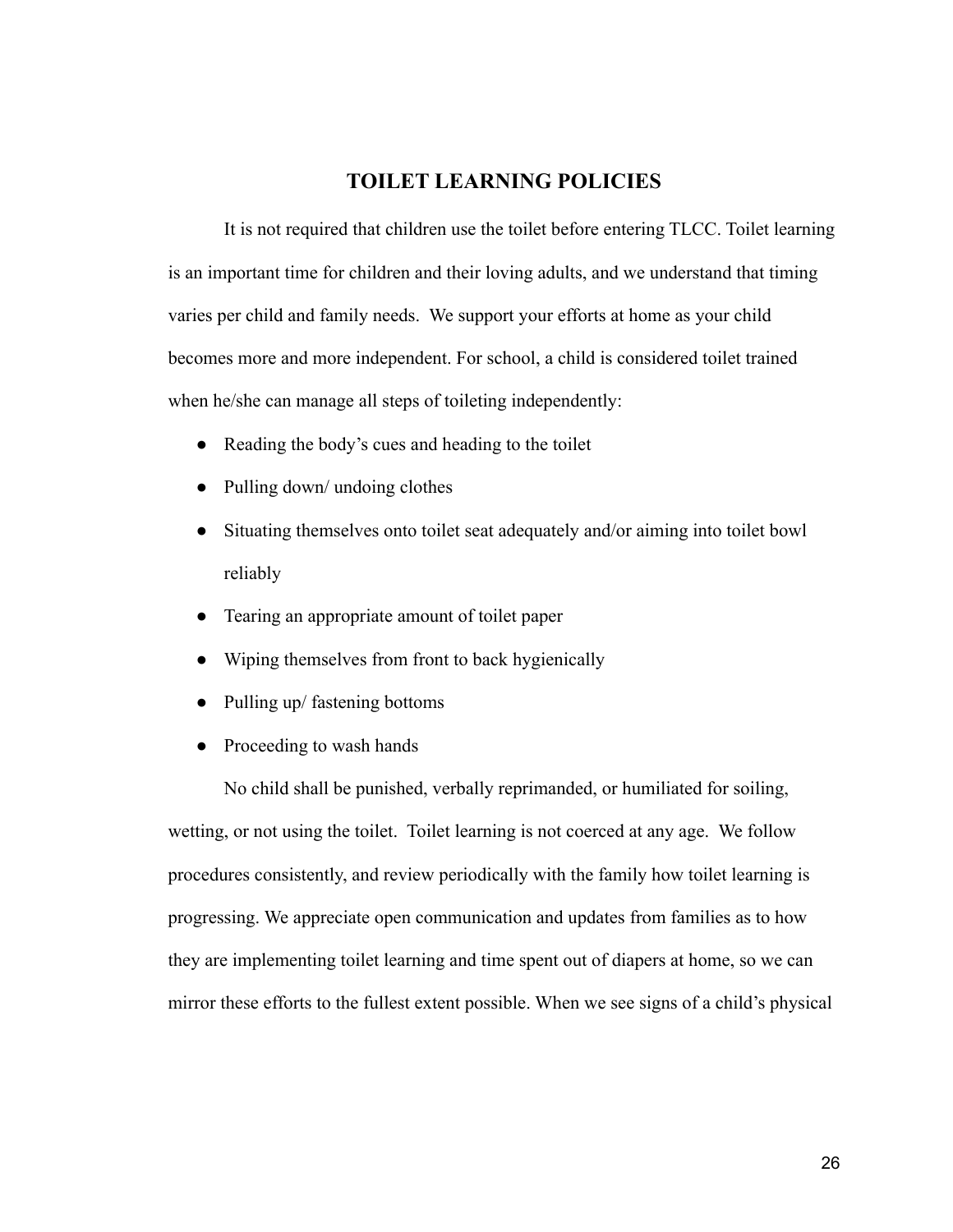and emotional readiness, we will support the family to develop a plan for toilet learning at home.

#### DIAPERING POLICY

An adequate supply of cloth or disposable diapers shall be maintained for each child. The parent/caregiver is responsible for providing diapers and wipes. Families will be notified when supply is low. If a child runs out of diapering supplies, the center has a small supply of extras available for emergencies. Pull ups supplied must be detachable at the sides please. If you would like staff to apply a diapering ointment at changing time, a licensing form must be completed, and the ointment labeled and given to the teacher.

Each child's diaper is checked at least once per hour. Diaper changes are documented on the Daily Changing Form, available for parents' daily review, and can be sent home upon request. A child's diaper will be changed promptly when wet or soiled. Each child is washed and dried with his/her individual materials during each diaper change. After changing, a child's hands shall be washed with soap and running water. Hands will be dried with disposable towels. Each child will be changed on either a changing table, or for older children, on a covered surface on the floor. A disposable covering is used to prevent the child from coming in contact with the changing surface. The disposable covering is changed and disposed of in a closed container after each child has been diapered. Teachers wear gloves and utilize proper cleaning techniques including correct handwashing procedures after diapering. Soiled clothing will be placed in a sealed bag or container and will need to be taken home at the end of day for laundering.

27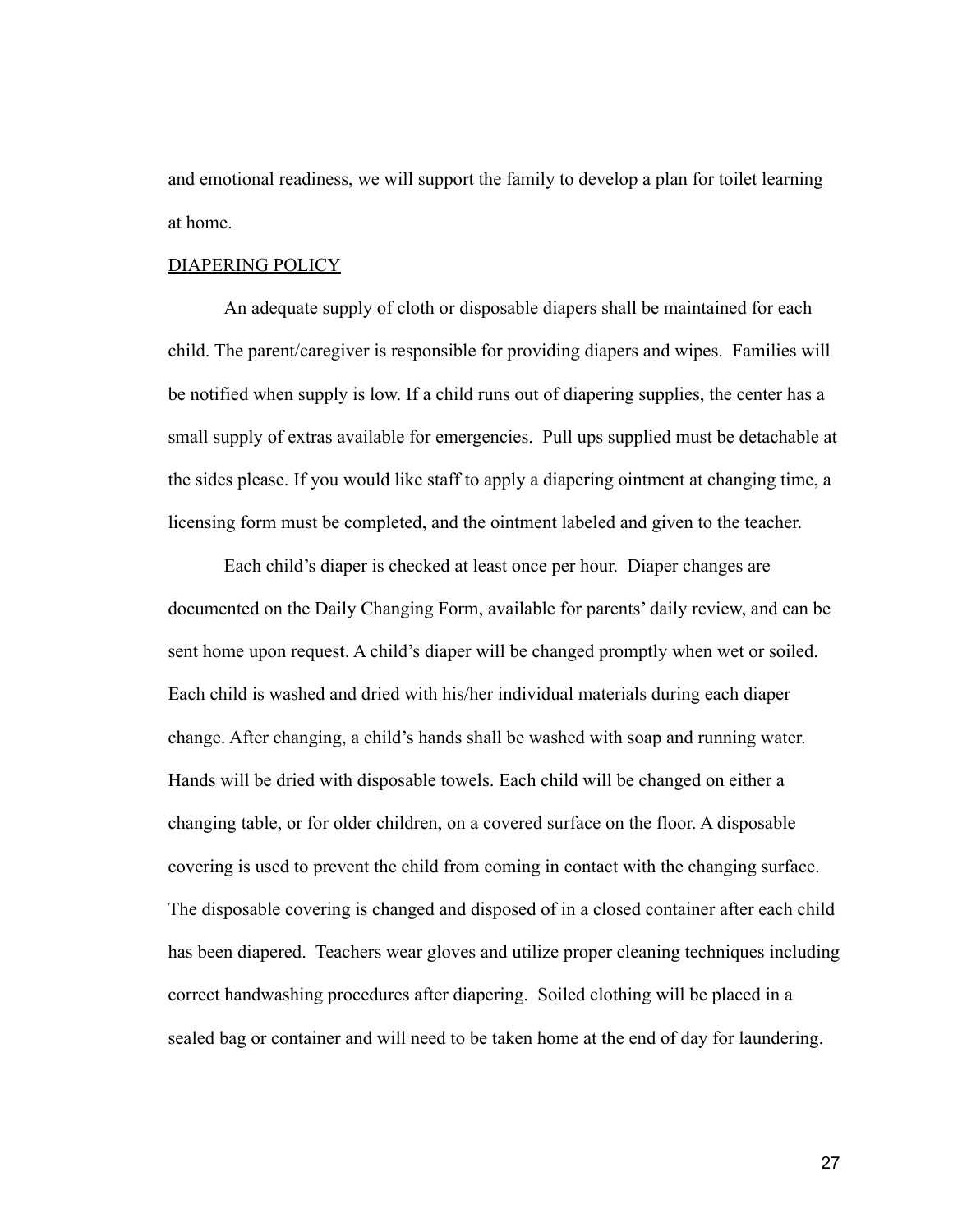Soiled disposable diapers will be placed in a designated container with tight-fitting cover, and a disposable plastic liner. These diapers will be removed from the center daily, or more frequently as necessary.

A change of clothing must be available for each child, however as your child is actively toilet-learning, we ask that TWO changes of weather-appropriate clothing be available and replenished regularly. It is highly recommended that the two changes include socks, and at least one pair of shoes.

## FEES FOR NON-TOILETING CHILDREN

A toilet learning policy form is included in the registration packet for children who are not yet toileting independently. There is a monthly surcharge added to tuition while the child is learning these skills and requiring assistance. The child's teacher and Director confirm to the family when the child qualifies as reliably toilet trained while at TLCC, and the following month the surcharge is removed from the tuition bill.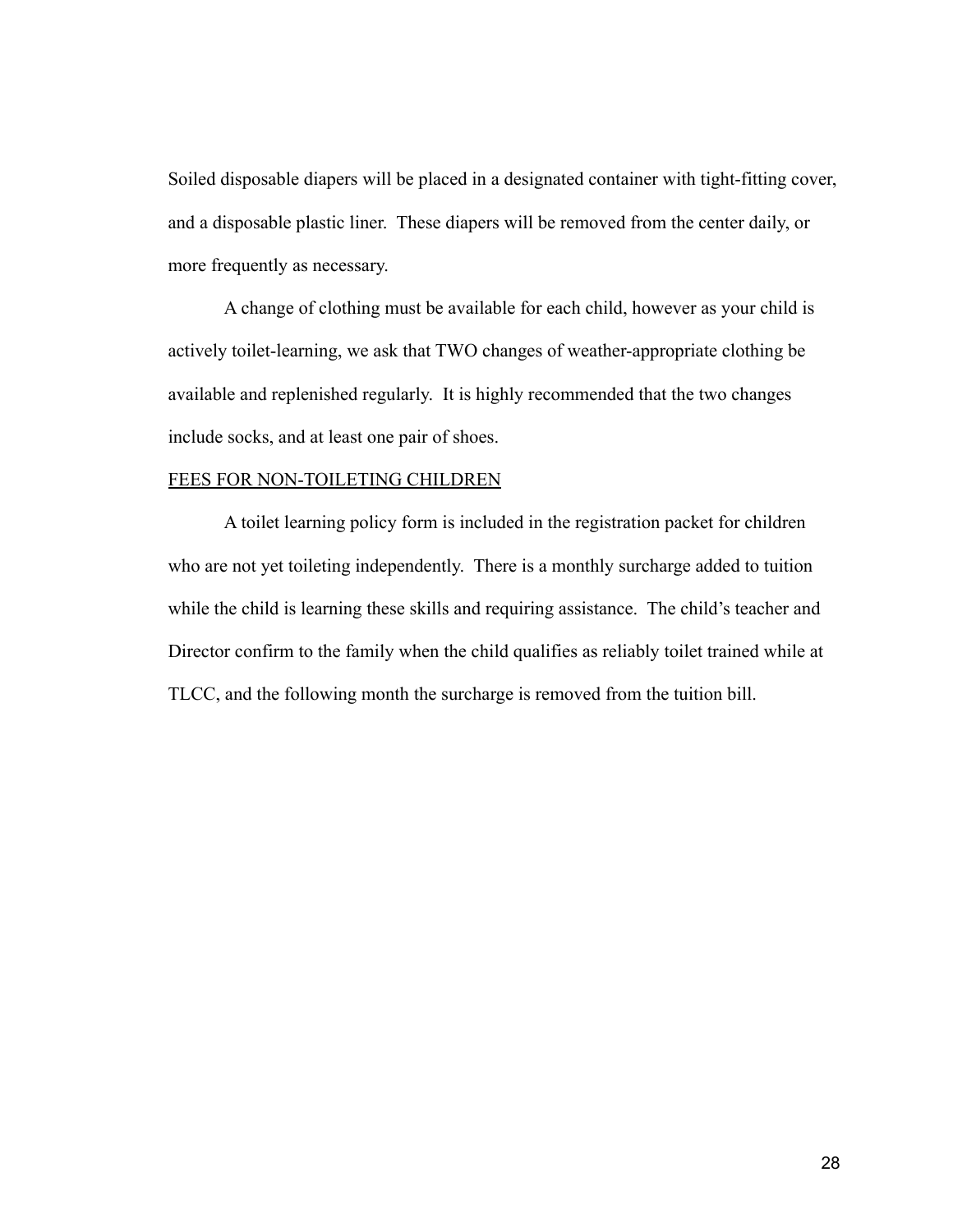## **BEHAVIOR GUIDANCE**

Our goal is to assist children in learning to guide their own behavior. All behavior is communication, and the role of the teacher is to provide children with the tools for learning how to express needs in prosocial ways, and to learn to solve their own problems. The foundation for this to happen includes:

- Building a respectful and caring relationship with children, families and colleagues
- Designing an engaging environment for learning
- Establishing consistent and developmentally appropriate rules and routines
- Implementing developmentally and culturally appropriate learning activities and providing children with feedback and encouragement
- Modifying and adapting materials and activities to meet the individual needs of children

We use a positive guidance approach to enable a child to develop self-control, focusing on:

- 1. **Redirecting Activities:** Simply changing the environment, activity, or materials that seem to be contribute to the inappropriate behaviors can modify a child's behavior. For example, if children are throwing books, the teacher may get out the bean bag for a tossing game or gather the children in the group and model appropriate ways of using books by reading a story to them. This way the children can learn appropriate behaviors without constant corrections by the teacher.
- 2. **Natural Consequences:** Children are asked to correct what their behavior has caused. For example, spilled milk gets wiped up, thrown table blocks get picked up, a hurt child gets soothed (if appropriate according to the circumstances). This teaches children that all behavior has effects on their surrounding environment and on the people around them.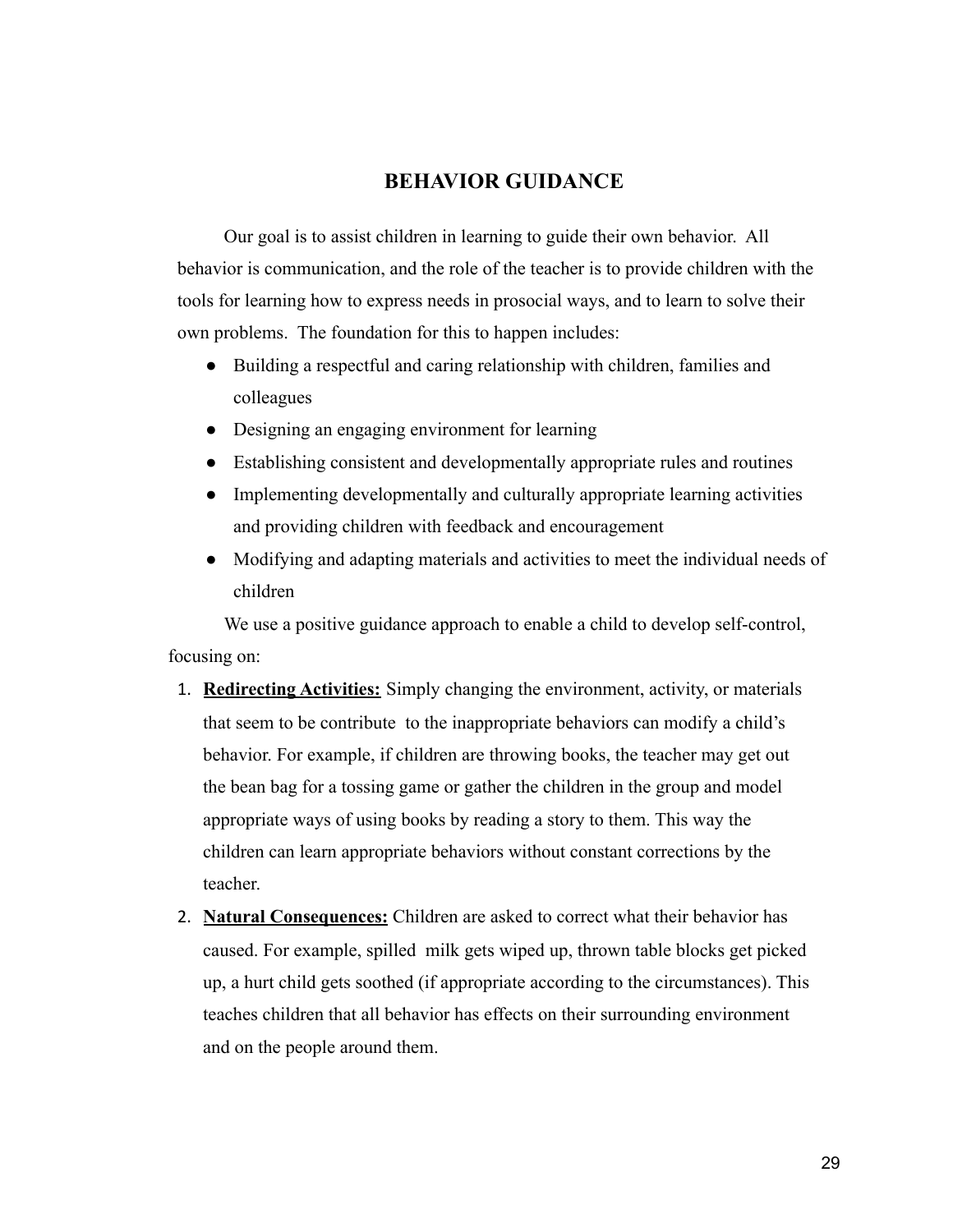3. **Conflict Resolution:** Teachers facilitate children to talk through conflict, and support children to resolve and move past the conflict. When children are disruptive or largely distraught teachers will help children find a calm and safe place to regain self-control while having adult support, followed-up by active communication between teacher and child. TIME OUT IS NEVER USED, and no child will be left alone without adult supervision.

Through these methods teachers are able to maintain an environment conducive to self-control and autonomy for the children without fear of losing self-respect by making a mistake or testing a limit. Thus, each child will gain a sense of self-worth and ultimately self-discipline.

Children in our care are not subjected to physical (corporal) or psychological punishment, humiliation, mental abuse, or punitive interference with the daily functions of living such as eating, sleeping, or toileting (CCL Sec 1012230). This includes "spanking", or the threat to use any of these methods of punishment. These forms of punishments will not be implemented under any circumstances, even at the parent(s) request.

It is our policy to work cooperatively with parents in cases of challenging behavior that is preventing the child from safely participating in the program. In the event that the parent/guardian is unwilling to cooperate or the Tree of Life Children's Center cannot meet the needs of the child, the program may discontinue services to the family.

## INCIDENT REPORTS

Incident reports will be filled out, a copy given to parents, and a copy kept in the office, if the child displays behaviors that are concerning to staff which may include, but are not limited to:

- Hitting, kicking or biting staff or other children
- Running away from the program//teacher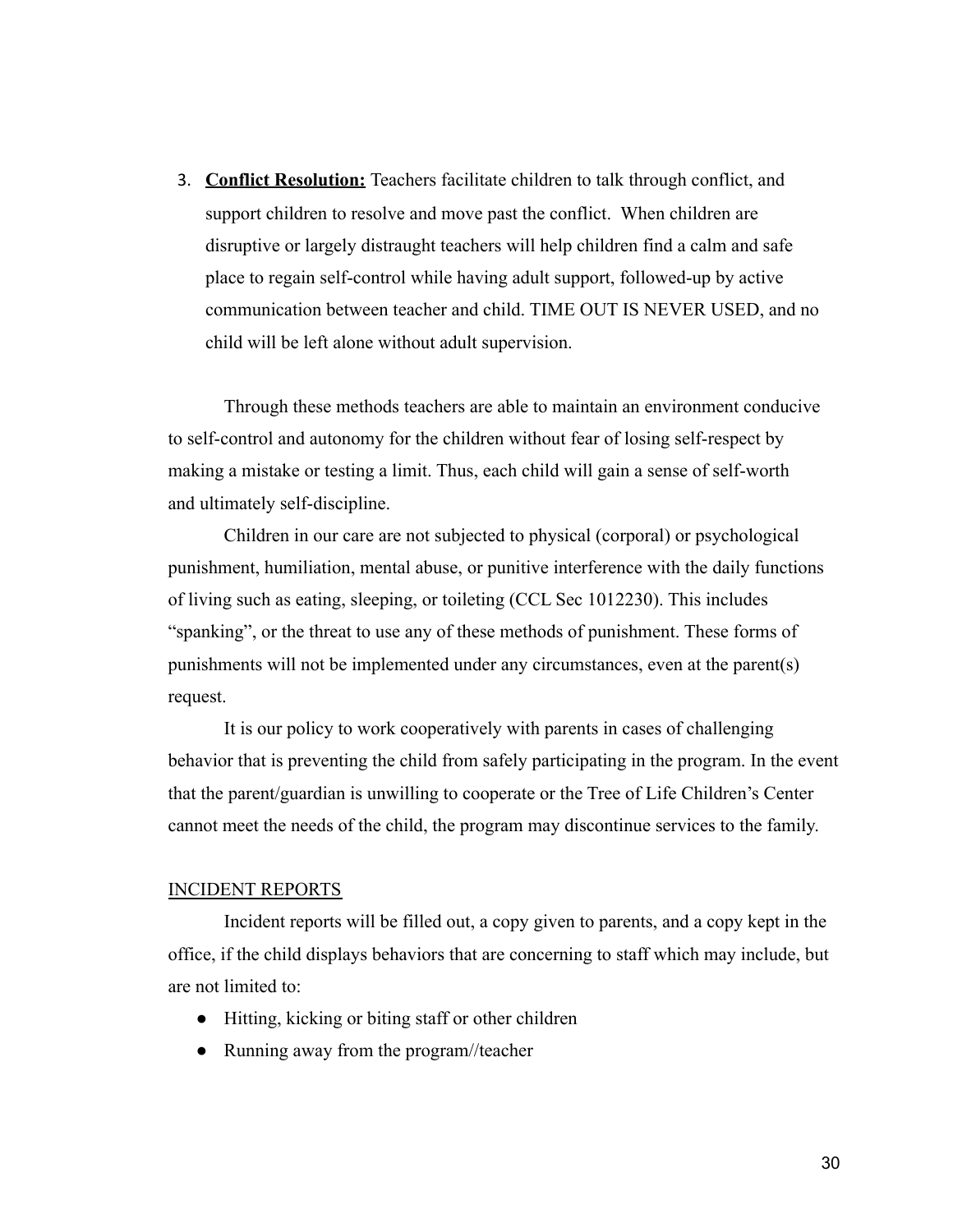- Damaging property belonging to the center and/or other children
- Abusive, foul or on-going unacceptable behavior
- Defiant, disruptive and/or out-of-control behavior

When repeated incident reports are written and it is determined that more behavior intervention is necessary, a meeting will be called for the family and Director and staff to discuss strategies that can be employed at home and school, and a behavior support plan developed and progress/observations maintained. Staff and parents will collaborate and decide if screening may be necessary for developmental delays or other issues that may be contributing to the behavior. A follow up meeting is scheduled for no more than one month later, and the family is required to cooperate throughout this process of intervention.

Our program puts the welfare of the child first. If the needs of the child are more than TLCC can provide, or if the safety of the other children or staff are put at risk, parents may be called to pick up their child after any particular incident, and/or face disenrollment if the behaviors do not improve. If the family does not fully participate in these efforts, or decide they do not wish to pursue developmental screenings when it is recommended, TLCC has the right to disenroll the child, and no refund or credit of tuition will be given.

#### HANDLING BITING

Biting is a natural, developmental behavior in many young children, particularly those younger than three. Staff who work in our two-year-old classrooms receive training on how to handle biting, so that the program can be proactive and knowledgeable of an array of strategies we might employ. Communication is always prompt with the families of both the biter and one bitten when an incident occurs.

We recognize that biting is traumatic for parents, teachers and the child who has been bitten. Because biting is distressing, everyone involved would like to eliminate it quickly. Unfortunately, a "quick fix" is not usually available. However, staff do take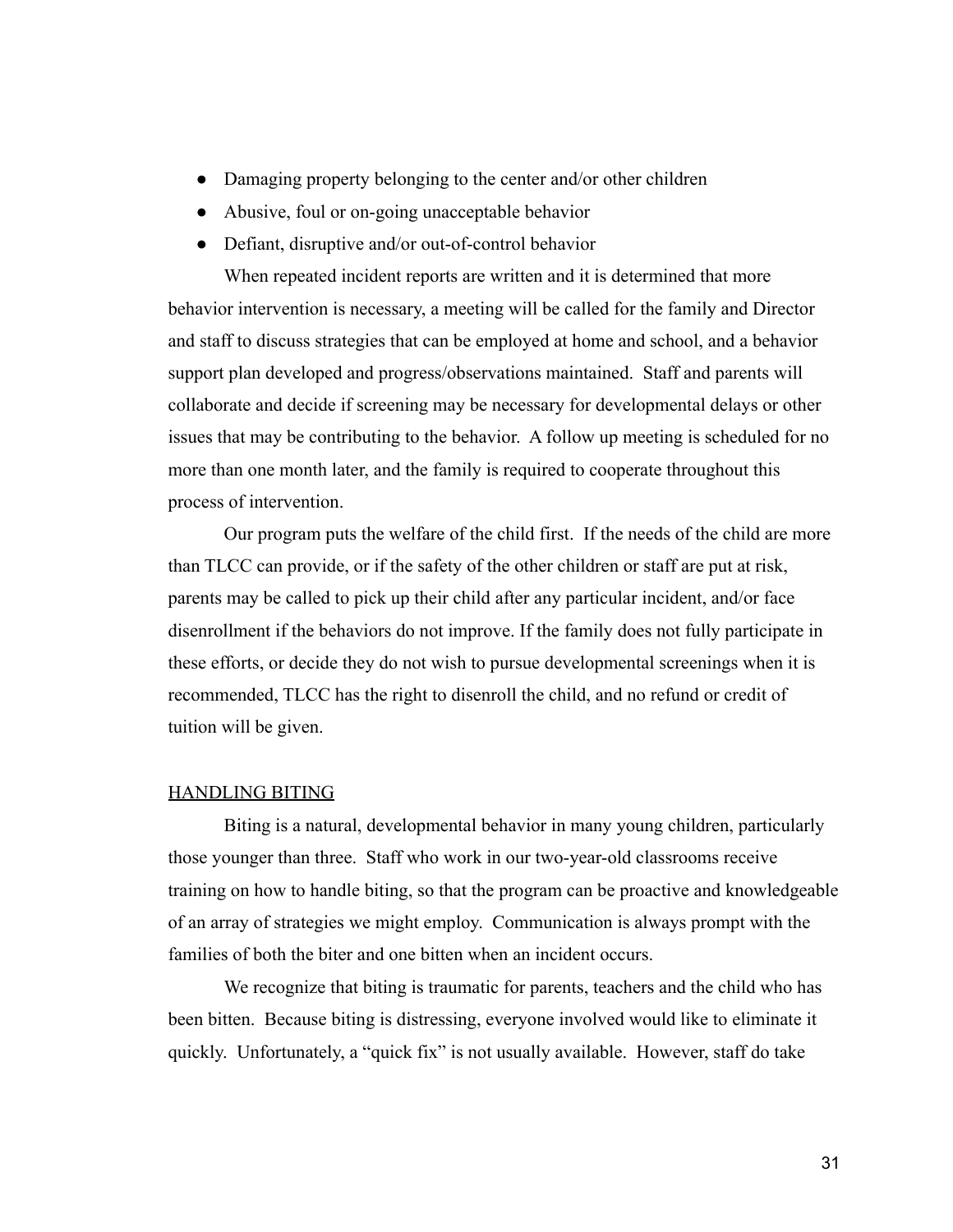immediate action to comfort the child who has been bitten, to express calm but firm disapproval to the biter, and to find the cause for the biting. Each incident is documented with detail and families informed.

Most of the reasons for biting are not related to behavior problems, nor does biting make the biter a "bad child." When a particular child bites on a regular basis, parents will be asked to meet with the teacher and Director to develop strategies and a timeline for follow up. If after strategies are in place and there is still no improvement or the child continually goes back to biting, other interventions beyond TLCC may be recommended. Our program puts the welfare of the child first. If the needs of the child are more than TLCC can provide, or if the safety of other children or staff are put at risk, disenrollment from the program may occur.